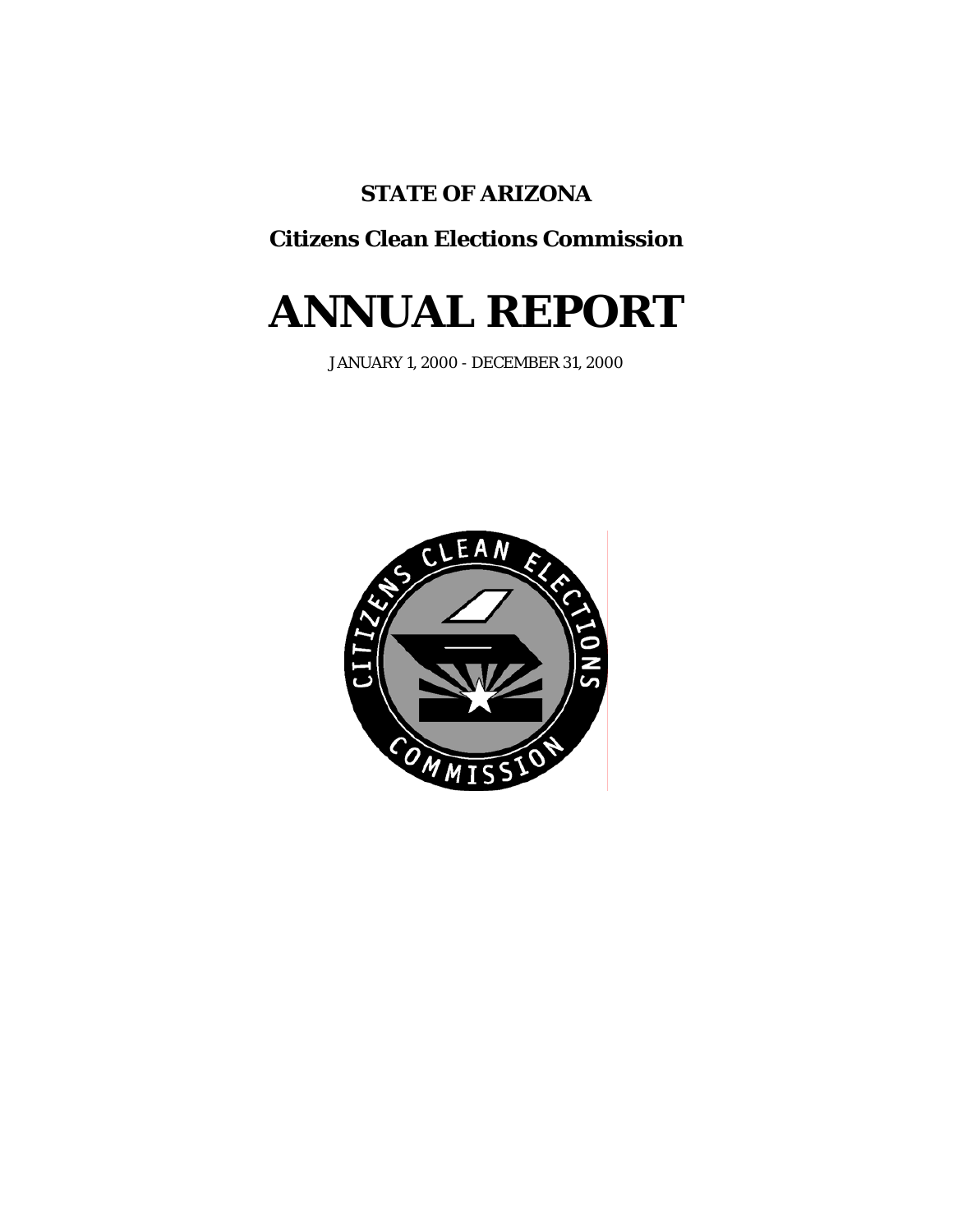Issued December 31, 2000 Citizens Clean Elections Commission 4001 North Third Street, Suite 200, Phoenix, Arizona 85012 Telephone: 602-200-0013 or 1-877-631-8891 Fax: 602-200-8670 This document is available in alternative formats to individuals with disabilities by calling: 602-200-0013 or 1- 877-631-8891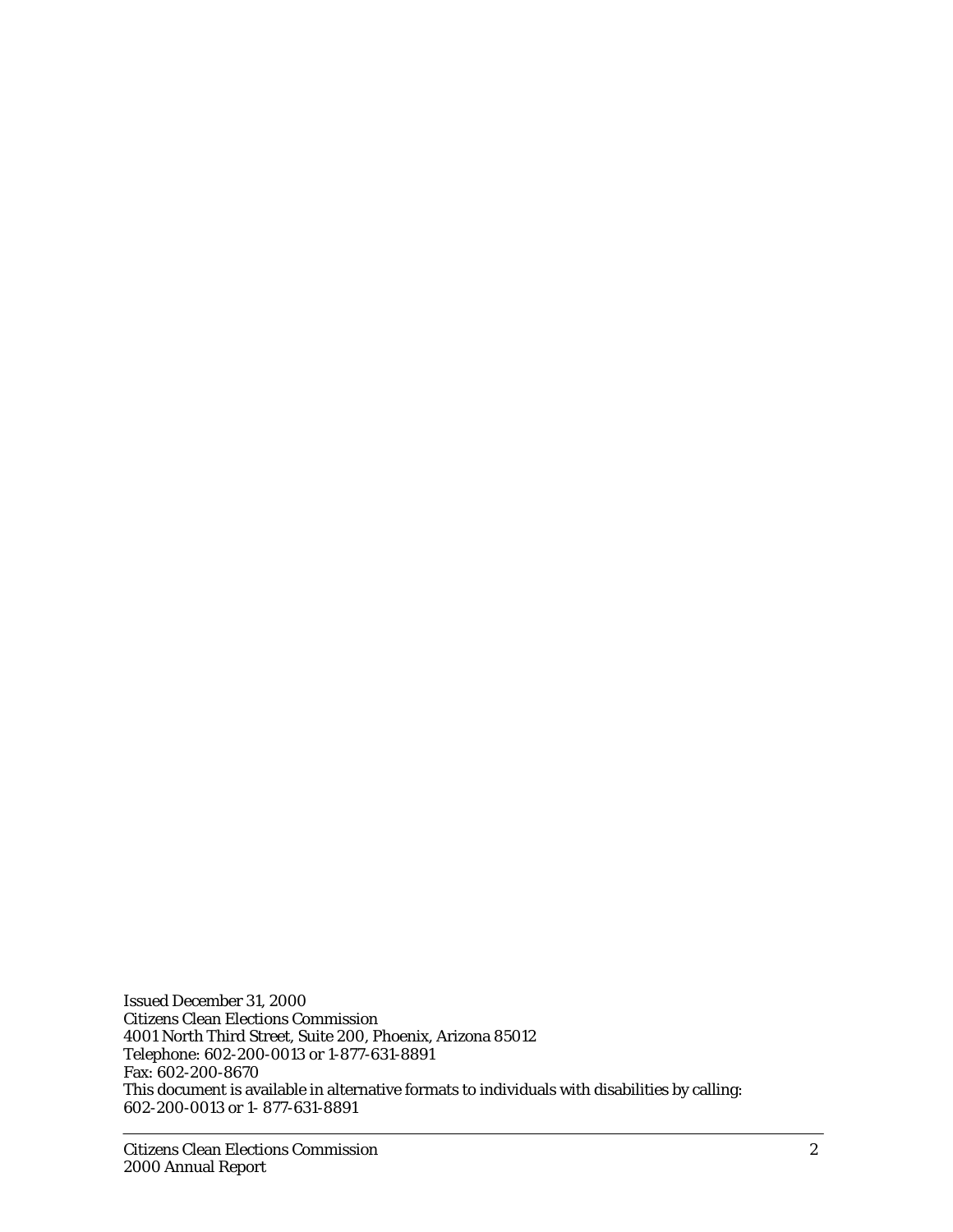# **TABLE OF CONTENTS**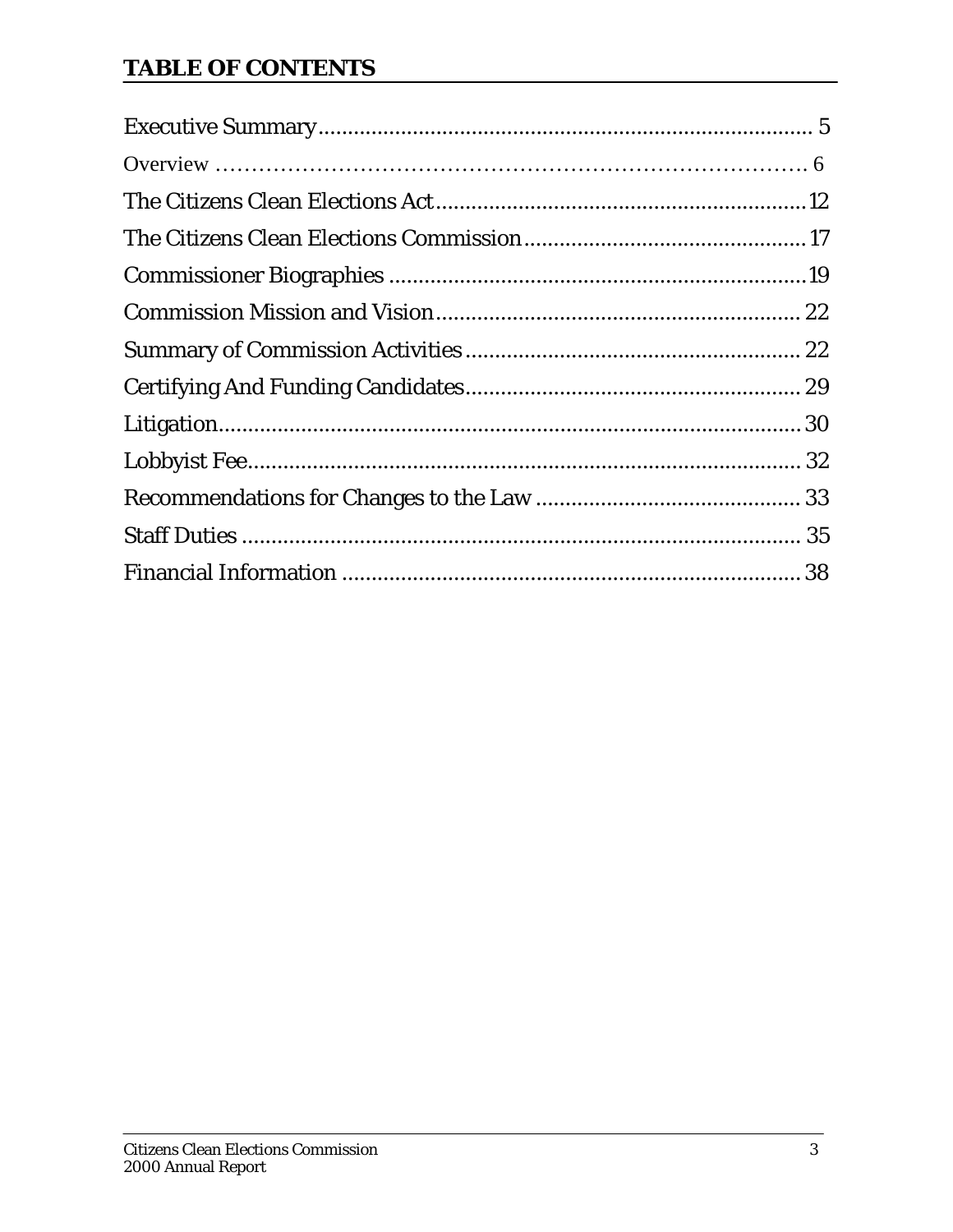**Jane Dee Hull**  Governor

**Colleen Connor**  Executive Director



**L. Gene Lemon**  Chairman

**Claudia Ellquist Ruth S. Jones Carl E. Lopez David G. McKay**  Commissioners

#### **State of Arizona Citizens Clean Elections Commission**

4001 North 3rd Street - Suite 200 - Phoenix, Arizona 85012 - Tel (602) 200-0013 - Fax (602) 200-8670 - www.ccec.state.az.us

#### To The Honorable Jane Dee Hull Governor of Arizona

Dear Governor Hull:

Pursuant to Arizona Revised Statutes (A.R.S.) § 16-956(B)(3), the Citizens Clean Elections Commission (Commission) submits its Annual Report. This was the first year statewide and legislative office candidates could voluntarily run an election under the Citizens Clean Elections Act (Act).

"Despite Kinks, New Election Law Is Having An Impact," was the post-election headline of the *Arizona Daily Star* (Nov. 27, 2000, page A4). The Commission is proud to have gotten through this first election cycle without any major problems and is pleased with its success in implementing this new law. The Act, however, very seriously needs corrections, as detailed in this report, for which we request your support.

The Act is a campaign finance reform measure that was initiated by Arizona citizens and passed by voters in 1998. The Act creates a new campaign financing system that provides full public funding to qualified candidates who agree to abide by Commission guidelines. Legislative (House of Representatives and Senate) and statewide office candidates (Governor, Secretary of State, Attorney General, State Treasurer, Superintendent of Public Instruction, Corporation Commissioner and Mine Inspector) are eligible to receive public funding.

Although public funding is available only to "participating candidates" who choose to certify and qualify for such funding, the Act significantly impacts "nonparticipating candidates," or those candidates who are funding their campaigns with private contributions. The Act requires nonparticipating candidates to lower their campaign contribution limits by 20 percent and to adhere to new reporting requirements. If these reporting requirements are not met, the Commission is empowered to impose civil penalties. To qualify for funding, participating candidates must adhere to strict spending and contribution limits and gather \$5 qualifying contributions from district constituents who are registered voters. Participating candidates also agree to attend required debates.

Through the Commission's administration and enforcement of the Citizens Clean Elections Act in an honest, independent and impartial fashion, the Commission strives to uphold public confidence in the integrity of the electoral system.

Respectfully yours,

L. Gene Lemon, Chair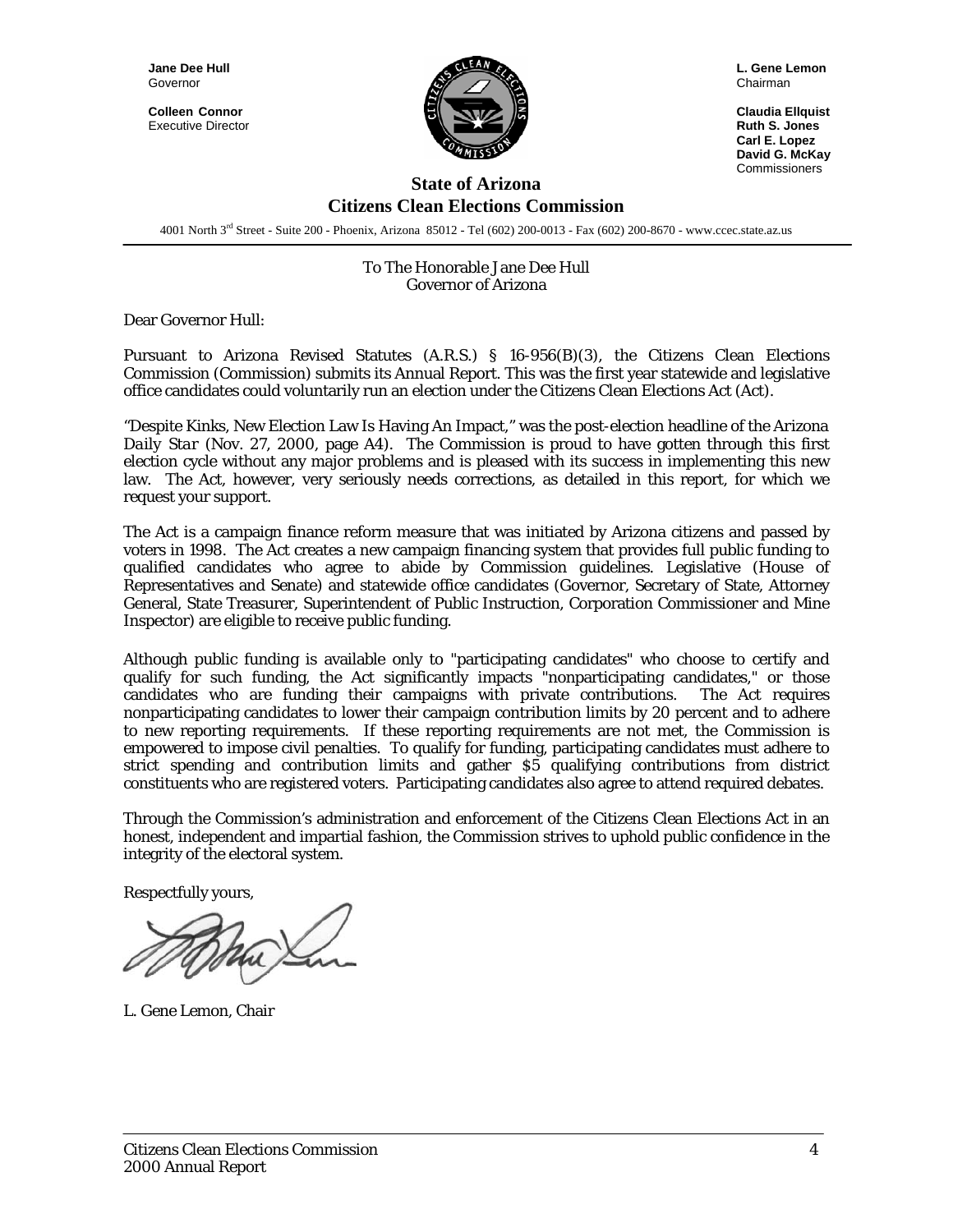# **EXECUTIVE SUMMARY**

The statewide and legislative elections in 2000 were the first elections in Arizona history to offer candidates the choice of using public funds for their campaigns through the Citizens Clean Elections Act.

All 90 seats in the Legislature and two seats on the Corporation Commission were contested in the 2000 election.

- 57 Candidates were approved to receive funding through the Act
- A total of \$1, 928,923 was distributed to these candidates
- 4 candidates received the full amount available for equalization of funding for races under the Act (1 in the primary election and 3 in the general election)
- Prior to the Act, there were 28 unopposed races for seats in the Legislature
- During the 2000 election cycle there were only 8 unopposed races in the Legislature
- 14 Legislative seats were won by candidates who ran with funding provided through the Act
- Both Corporation Commission seats were won by candidates who ran with funding provided through the Act

The Citizens Clean Elections Commission was required to develop a document to include a message chosen by each candidate and sponsor debates among candidates.

- A *Voter's Education Guide* was produced and mailed to more than 1,100,000 registered voters in Arizona
- A total of 54 debates were held for the primary and general elections
- 289 candidates participated in debates and 2,500 people attended

Additionally, the Commission had the authority to enforce the new campaign finance reporting requirements included in the Act.

- The Commission received 19 complaints against candidates and political parties during the 2000 election cycle
- Commission staff conducted reviews of campaign finance reports for compliance with the Act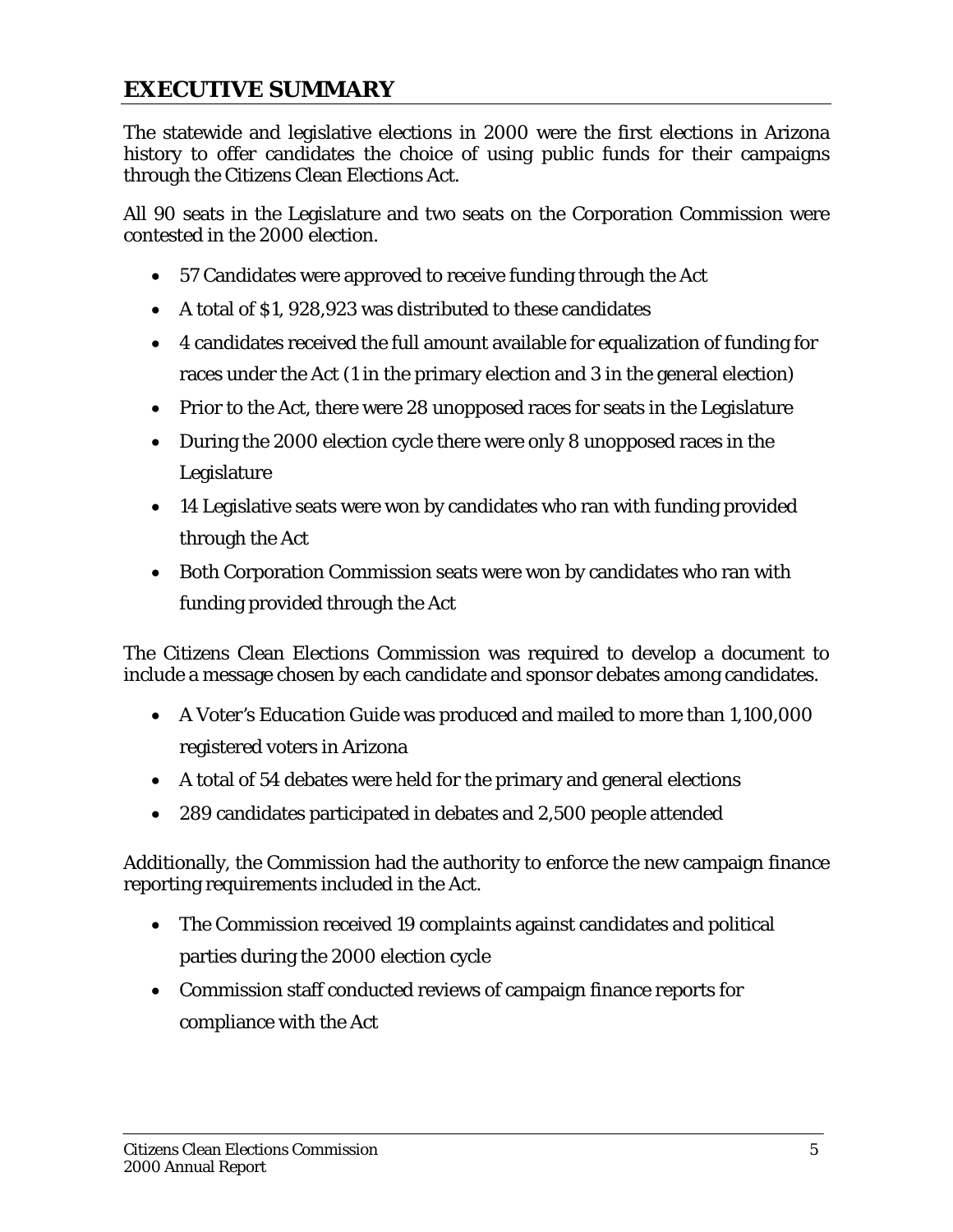#### **OVERVIEW**

The Citizens Clean Elections Commission met weekly and bi-weekly to conduct business, adopt policies and procedures, undertake investigations, issue findings on complaints, investigate potential violations for probable cause, promulgate rules and produce multiple publications. The Commission also provided public funding to eligible candidates in the primary and general elections for Corporation Commission and Legislative candidates during election year 2000.

Commission staff conducted training classes to aid candidates in record keeping, reporting and using Campaign Finance Software (CFS) 2000. Staff also spoke to various groups about the requirements of the Act and represented the State on the national level at the Council of Governmental Ethics Laws (COGEL) conference.

The Clean Elections Act incorporates four major programs: public funding for certified candidates, campaign finance disclosure, voter education and enforcement. The following are highlights of the Commission's accomplishments during the year 2000:

#### *January 2000*

- Hired Executive Director
- Set up procedure to certify candidates
- Began to organize system for accounting and disbursement of candidate funds
- Adopted seventh draft of rules as proposed rules for public comment
- Developed timeline for campaign activities and dates
- Developed Commission website
- Designed and developed the Commission logo
- Developed staff job descriptions and organizational chart
- Developed debate contract for U.S. Department of Justice preclearance

#### *February 2000*

- Approved debate contract with The League of Women Voters
- Appointed David McKay, Flagstaff, as Commissioner for a 5-year term
- Developed Voter Education Guide procedure
- Established language translation procedure for debates
- Developed process and procedure for hearings on rules
- Developed process and procedure for fund disbursement
- Implemented State's current uniform statewide accounting system for fund disbursement
- Developed Commission account management system
- Established calendar year budget for Voter Education, Administration and Enforcement expenses
- Produced 1999 Annual Report and distributed to Governor and **Commission**
- Implemented the Office of Administrative Hearings process for appeals of actions taken by Commission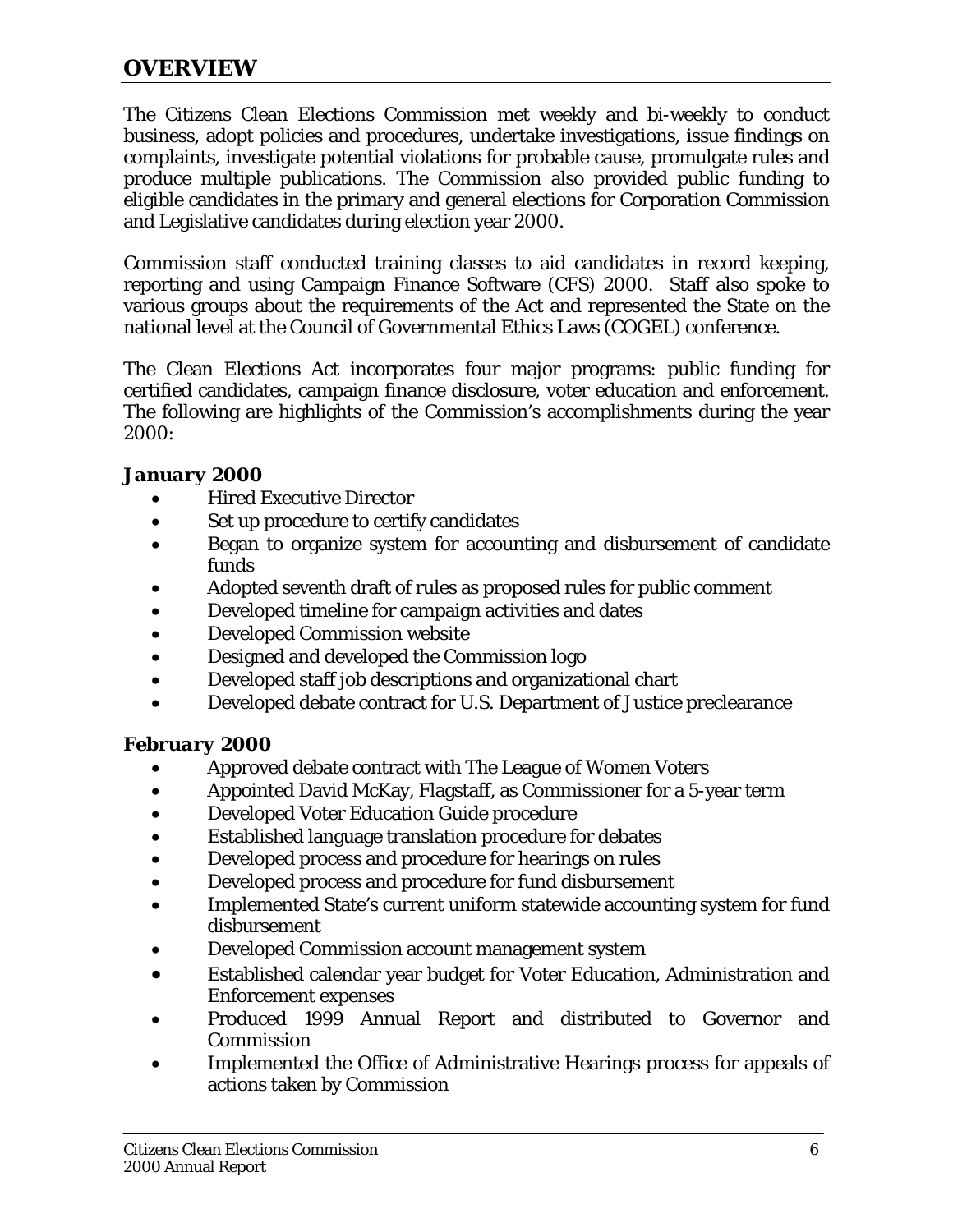• Designated one-party dominant legislative districts to comply with A.R.S. § 16-952 (D)

# *March 2000*

- Adopted guidelines for public hearing on proposed rules
- Adopted proposed language translation procedure for candidate debates
- Approved calculations for Commission designated one-party-dominant legislative districts
- Developed and adopted substantive policy statements on use of surplus campaign funds and candidates collection of qualifying contributions
- Determined cost for Voter Education Guide
- Revised 2000 calendar year budget
- Established lease with Arizona Department of Administration and Attorney General's Office for new office space
- Developed communication policy with Commission and staff

# *April 2000*

- Approved and adopted final rules Arizona Administrative Code (A.A.C.) R2-20-101 to R2-20-113
- Reviewed and approved revised 2000 calendar year budget
- Developed proposed budget for information systems and technology
- Established interagency service agreement (ISA) with Arizona Department of Administration regarding information technology, telecommunications, finance and accounting
- Approved substantive policy statement for certification of participating candidates
- Located new office space and signed lease
- Designed new office for furniture, equipment and staff requirements
- Developed electronics systems management for new office
- Reviewed and approved draft budget for candidate debates
- Established and approved procedures for disseminating candidate statements to the public through the Voter Education Guide
- Developed internal accounting system and financial reports
- Approved and adopted substantive policy statement for participating candidates that accept qualifying contributions during a party where the host serves nominal refreshments

# *May 2000*

- Established and projected internal budget for candidate debates
- Submitted procedure for disseminating candidate statements in the Voter Education Guide to the U.S. Department of Justice for preclearance
- Relocated and opened the new office site for Commission and the public
- Installed new telephone and computer system for Commission
- Developed duties and authority for the Executive Director as per the Attorney General Opinion
- Approved the commission policies and procedures for sexual harassment, complaints and investigations, long distance phone calls, e-mail use, gratuity, media and communication, notice requirements, enforcement,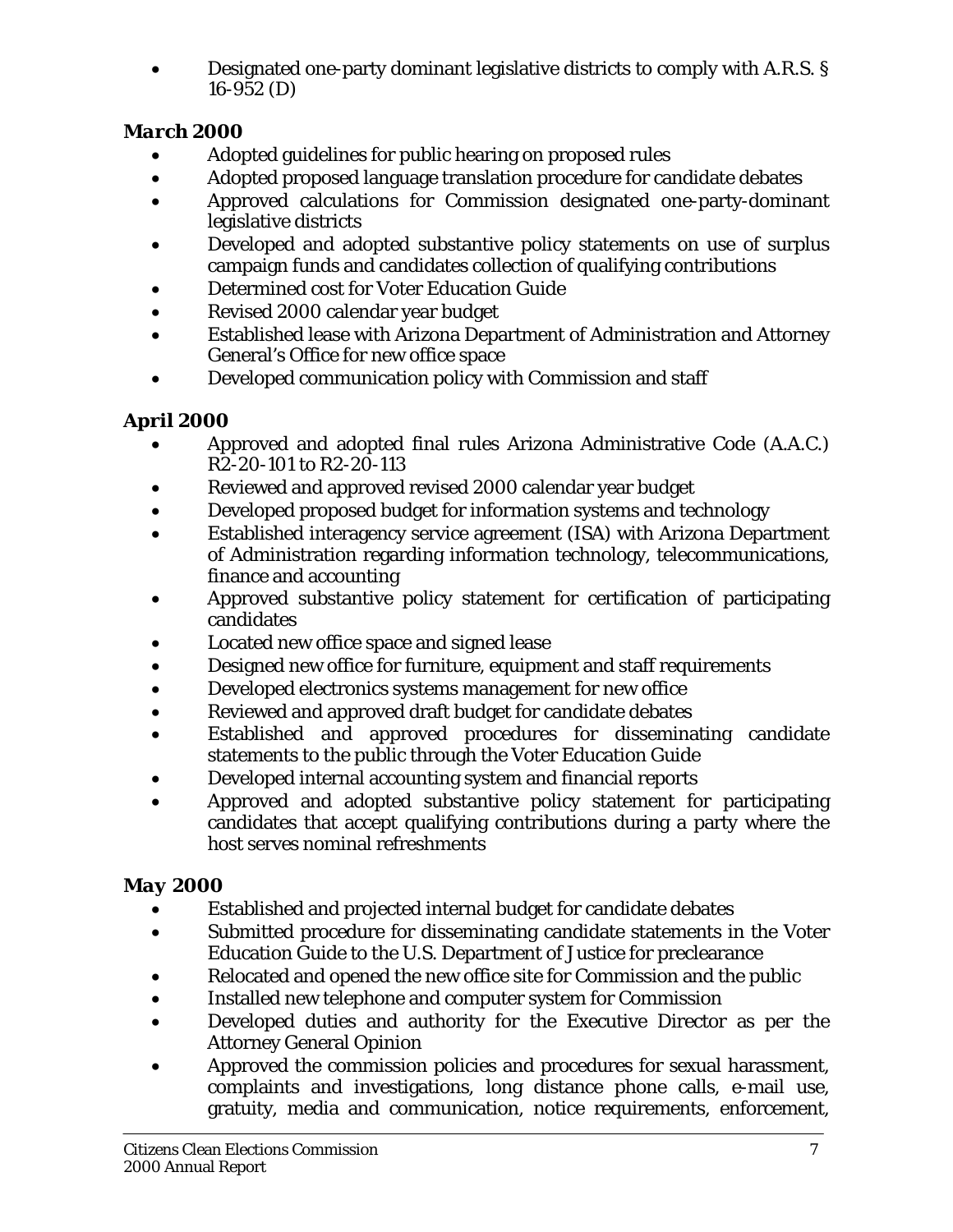commission meetings, dress code, training, travel and establishing or changing policies and procedures

- Developed fourth substantive policy statement that determined how and where qualifying slips may be obtained and a description of who may be a solicitor
- Developed Voter Education Guide in accordance with Commission's procedure approved in April 2000 and established a June deadline for candidate statement submission
- Began training classes for candidates

## *June 2000*

- Adopted and revised original duties and authority of the Executive Director
- Continued to establish and fill staff positions
- Developed detailed management reports for accounting system integrated with the General Accounting Office and the Secretary of State's Office
- Certified and distributed the first primary election funding check to a participating candidate
- Implemented Commission Rules: Procedures for Disbursement (A.A.C. R2- 20-208) and Procedures for Verifying Original Reporting Slips (A.A.C. R2- 20-109)
- Received preclearance from U. S. Department of Justice for candidate statement and debate procedures
- Installed server with Secretary of State's Office to obtain campaign finance reports and therefore develop account management reports immediately
- Received 181 candidate statements for Voter Education Guide
- Developed and implemented publicity and weekly training for campaign finance reporting requirements for nonparticipating candidates
- Developed information exchange with Secretary of State's Office for timely campaign finance information
- Arizona Supreme Court held that a small portion of the Citizens Clean Election Act is unconstitutional, but severable
- Developed enforcement process for campaign finance reporting violations
- Established process for disbursing candidate campaign fund checks with General Accounting Office

## *July 2000*

- Attended demonstration from the Secretary of State's Office on software (CFS 2000) for electronic filing of campaign finance reports
- Completed and implemented accounting and financial systems development with Secretary of State's Office
- Improved information exchange between Secretary of State's Office and Commission for electronic filings of campaign finance reports
- Completed Voter Education Guide for printing
- Established and completed a schedule for debates with League of Women **Voters**
- Established schedule for additional statewide Voter Education training classes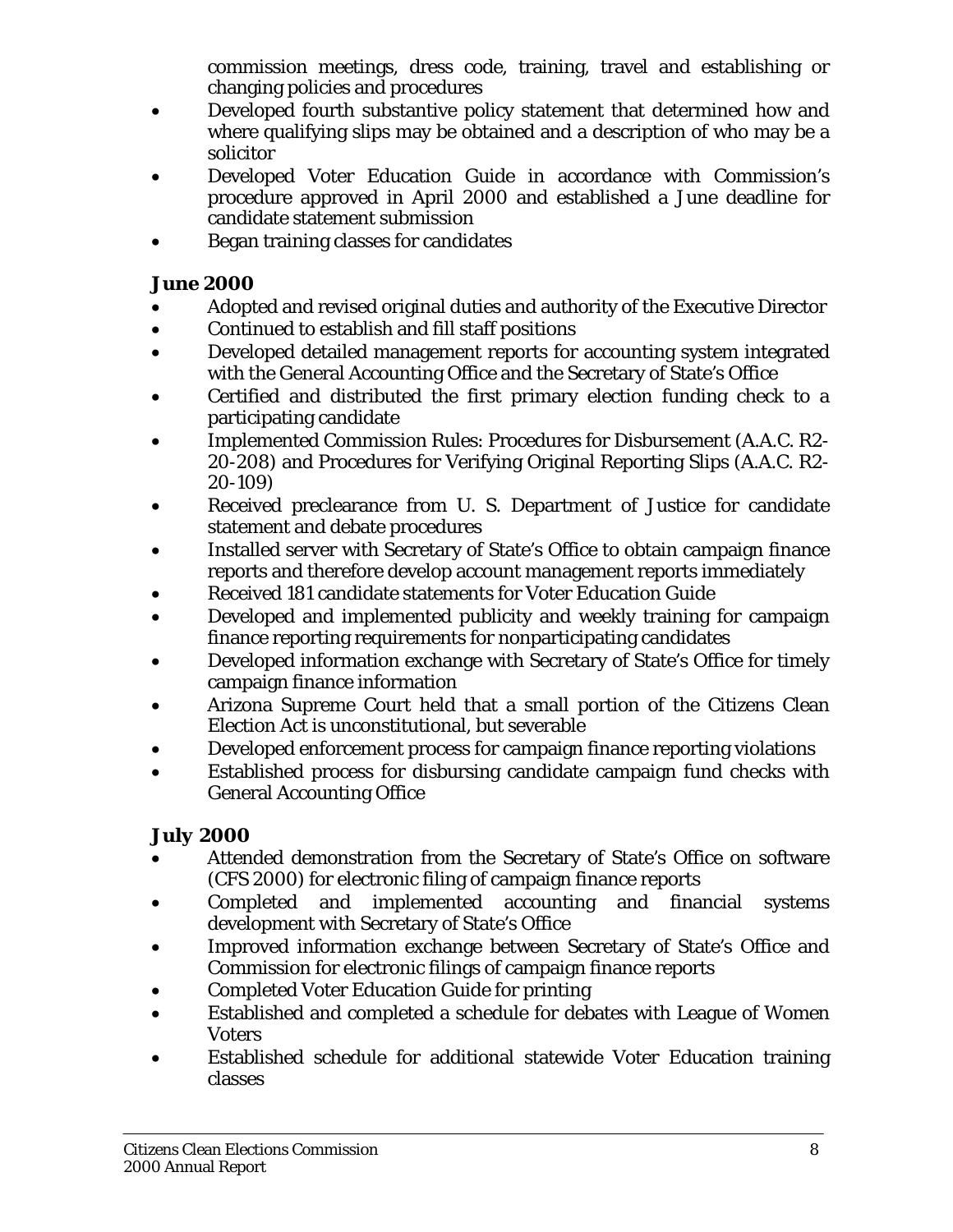- Developed and approved policies for enforcement of late filing of campaign finance reports and alleged violations of reporting requirements
- Implemented connection to Arizona Financial Information System (AFIS) to retrieve financial data for Commission's financial tracking spreadsheets
- Developed Internet-based report with Secretary of State's Office to track triggering reports by office sought
- Developed audit report of period filings to track candidate expenditures and to ensure that triggering reports are filed
- Implemented weekly training seminars for nonparticipating candidates
- Approved policy for enforcement of campaign finance reporting violations
- Implemented internal fiscal management functions for processing checks and equalization of candidate funds

## *August 2000*

- Mailed Voter Education Guide to all households with a registered voter
- Developed and approved a policy for write-in candidates for participation in debates and to receive public funding
- Established procedure to gather quorum of Commissioners for conditions of immediacy
- Established policy for a threshold amount of \$250 when equalizing funding to candidates
- Proposed code of conduct for Commissioners and legality of Commissioners involved in political activity
- Revised designation of one-party-dominant legislative districts
- Developed financial overview and budget projections for 2001-2004
- Developed and implemented procedures for staff to perform accounting functions on-site and separated duties involving financial transactions
- Developed a spreadsheet for approval of financial goals for strategic planning

# *September 2000*

- Generated detailed account management reports daily to determine equalization of funding for candidates due to daily filing requirements
- Implemented procedure to equalize candidate checks within a 24 hour period that included input, verification, release and disbursement of funds
- Developed detailed financial report and submitted budget to the Governor's Office of Strategic Planning and Budgeting (OSPB)
- Developed and distributed letter for retrieval of unspent primary election funds for qualified candidates pursuant to A.R.S. § 16-953 (A)
- Developed enforcement actions for alleged campaign finance filing violations

# *October 2000*

- Implemented calculation for general election equalization of funding based on A.R.S. § 16-952 (C) (4)
- Adopted policy for candidate return of early contributions received after qualifying period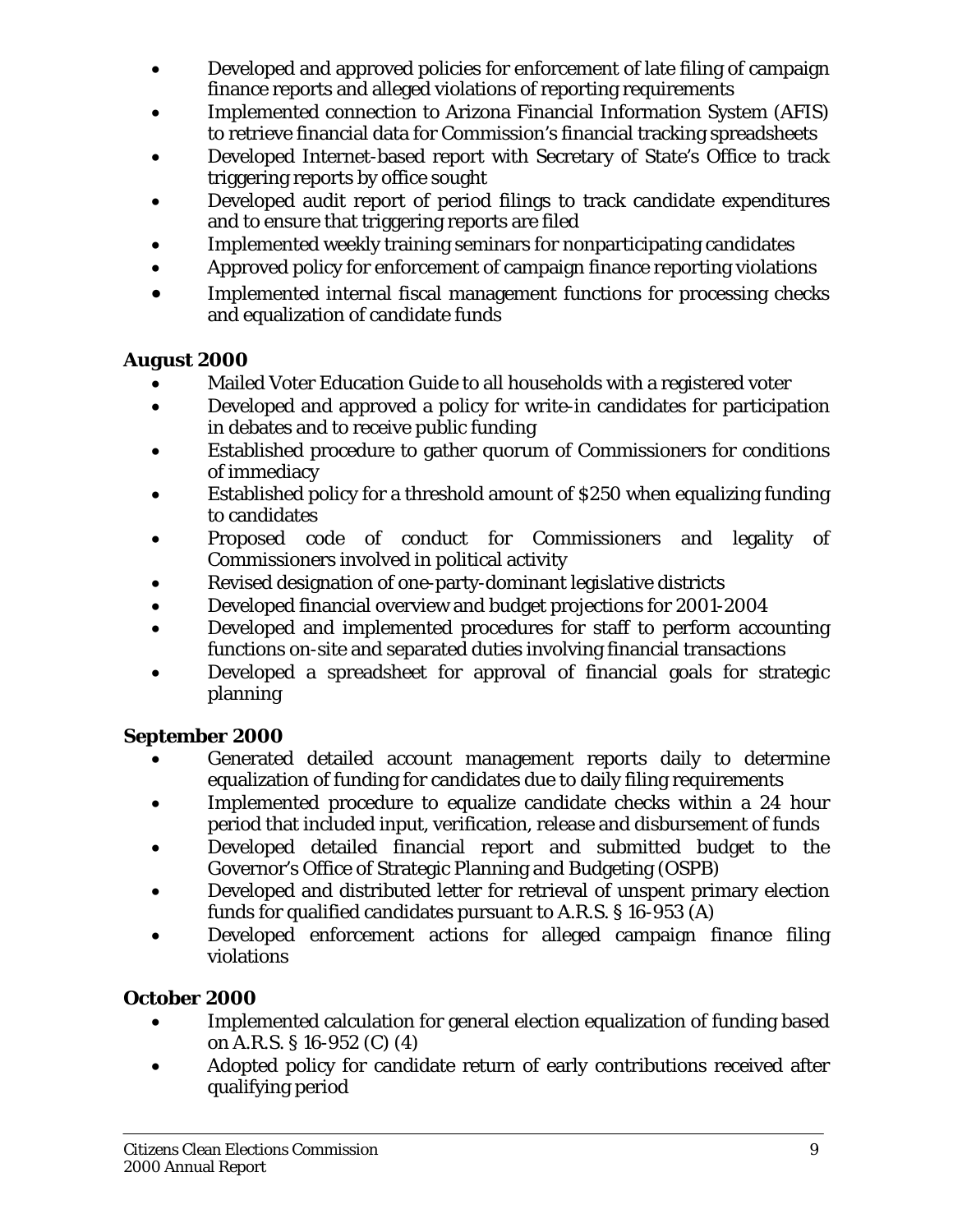- Proposed procedures for enforcement actions
- Adopted a financial projection of monies that the Fund will collect over next four years pursuant to A.R.S. § 16-954 (D)
- Adopted projection of amount of campaign funding
- Established Voter Education booth at the Arizona State Fair for distribution of Commission publications and voter registration forms
- Developed and recommended 12 legislative changes for 2001 legislative session
- Submitted revised financial projection to Governor's Office of Strategic Planning and Budgeting (OSPB) and Joint Legislative Budget Committee (JLBC)
- Developed proposed statute and rule changes
- Registered Chairman and 4 Commission staff members as lobbyists
- Developed tax credit publicity leaflet

## *November 2000*

- Developed and mailed letter for retrieval of unspent general election funding for qualified candidates pursuant to A.R.S. § 16-953 (A)
- Drafted and prioritized proposed legislative changes
- Approved several proposed legislative changes
- Developed and distributed proposal for strategic planning
- 16 participating candidates were elected to office in the November 7, 2000 election
- Voter Education advertisements for tax credits were aired on radio and movie theatre screens
- Drafted and distributed internally-proposed survey of participating and nonparticipating candidates
- Proposed additional procedures for enforcement actions
- Developed and distributed press release and application for Commissioner position appointment
- Implemented Management and Leadership training classes for staff and **Commission**
- Registered domain names (web portal) for connection to the Commission website
- Distributed tax credit flyers (Voter Education publicity) to all state employees and various entities
- 32 radio stations in Phoenix and 22 radio stations in Tucson aired Commission advertising spots for Voter Education tax credit donations
- Sought approval from Arizona Department of Administration (ADOA) and Arizona Department of Revenue (ADOR) to make tax credit information flyers available for public viewing

## *December 2000*

- Completed and mailed survey for participating and nonparticipating candidates by third party marketing firm
- Completed action on 19 complaints against candidates and political parties (Page 28 of this report provides more details on this subject)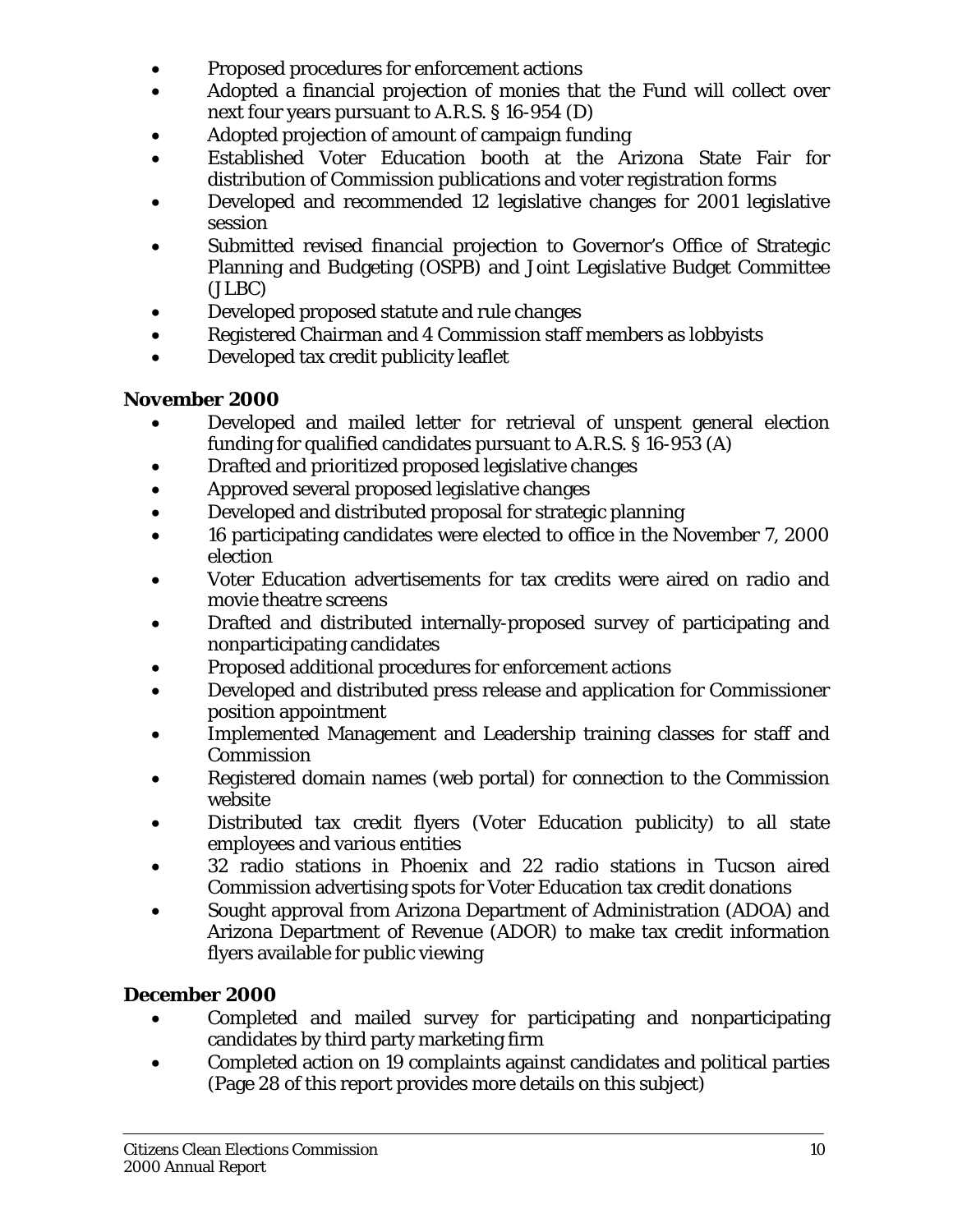- Developed and mailed letter to the editors of 40 statewide publications regarding voluntary tax donations to Clean Elections Fund
- Received and collected \$24,056, as of December 7, 2000, in unspent general election funds from participating candidates
- Developed 2001 advertising campaign for tax donations
- Conducted the first strategic planning session with staff and identified Commission customers and stakeholders
- Re-elected Chairman Lemon as Chair of the Citizens Clean Elections Commission for 2001
- Implemented and set dates for continuation of Management and Leadership Development seminars to be held starting in January 2001
- Developed and submitted a second revised financial analysis, including financial estimates, actual expenditures and performance measurements to the Joint Legislative Budget Committee (JLBC)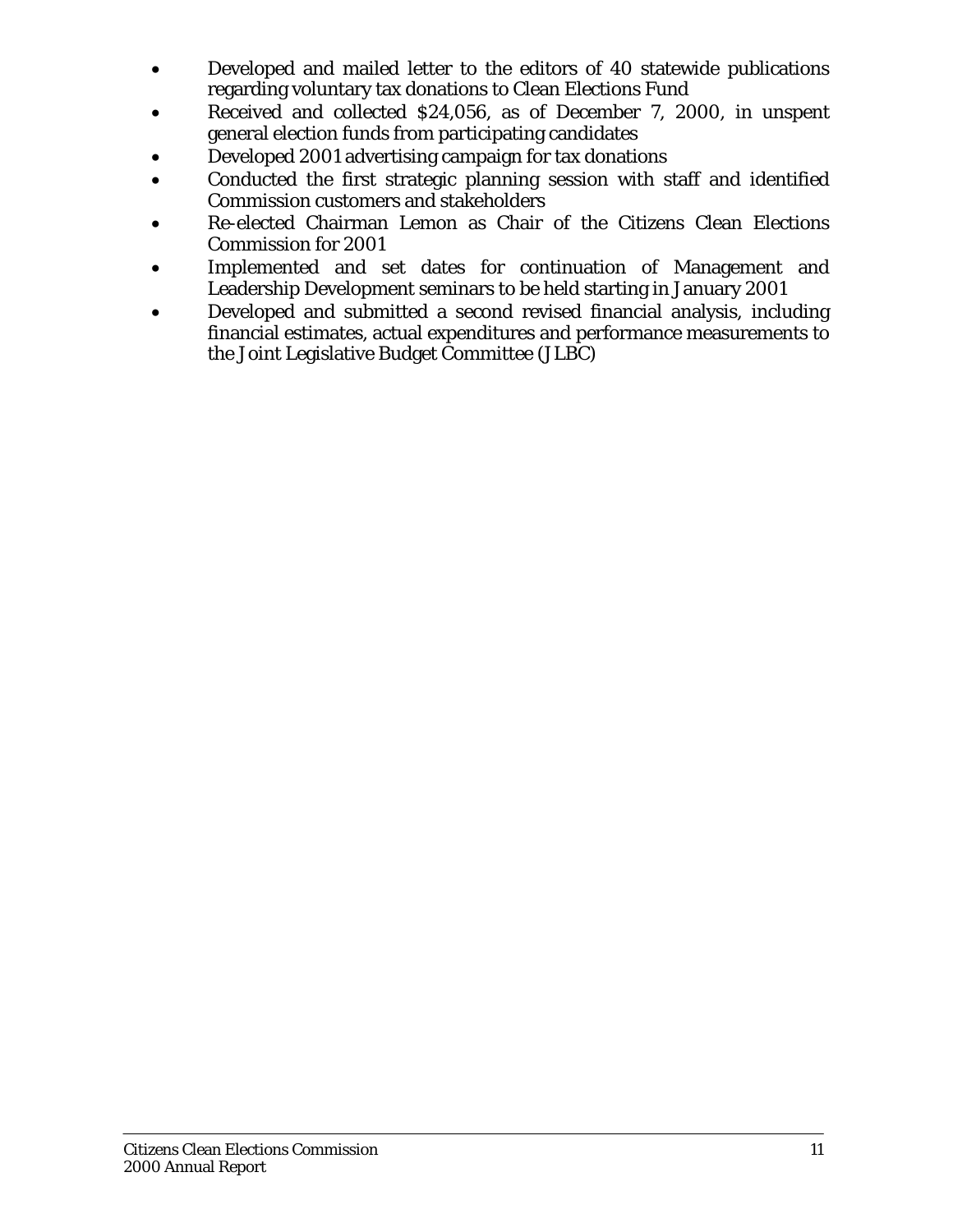# **THE CITIZENS CLEAN ELECTIONS ACT**

The Citizens Clean Elections Act, which was passed by voters in the November 1998 General Election, fundamentally changed Arizona's campaign finance laws by establishing a system for publicly funding candidate election campaigns. The system is voluntary; candidates may choose to participate in the system or they may choose to raise funds in the traditional manner.

The Governor proclaimed the Act as law on December 10, 1998. On February 16, 1999, the United States Department of Justice precleared the Act, thereby allowing the Act to go into effect. Then, The Citizens Clean Elections Commission was formed.

The following are highlights of the statutory scheme:

- 1. The Act applies to candidates for legislative and statewide offices.
- 2. To participate in the public funding system, a candidate must raise a limited number of \$5 contributions during a defined qualifying period. Contributions may only be made by qualified electors in the candidate's district. Furthermore, contributions from corporations and political action committees are prohibited.
	- For statewide office, the qualifying period runs from August 1 of the year before the election until 75 days before the general election.
	- For legislative office, the qualifying period runs from January 1 of the election year until 75 days before the general election.
	- The minimum number of \$5 qualifying contributions candidates must obtain during the qualifying period are as follows:

| Legislature                                 | 200   |
|---------------------------------------------|-------|
| <b>Mine Inspector</b>                       | 500   |
| <b>Corporation Commissioner</b>             | 1,500 |
| <b>Superintendent of Public Instruction</b> | 1,500 |
| <b>Treasurer</b>                            | 1,500 |
| <b>Attorney General</b>                     | 2,500 |
| <b>Secretary of State</b>                   | 2,500 |
| Governor                                    | 4,000 |

3. The person soliciting qualifying contributions for a candidate cannot be compensated by the candidate to collect the contributions.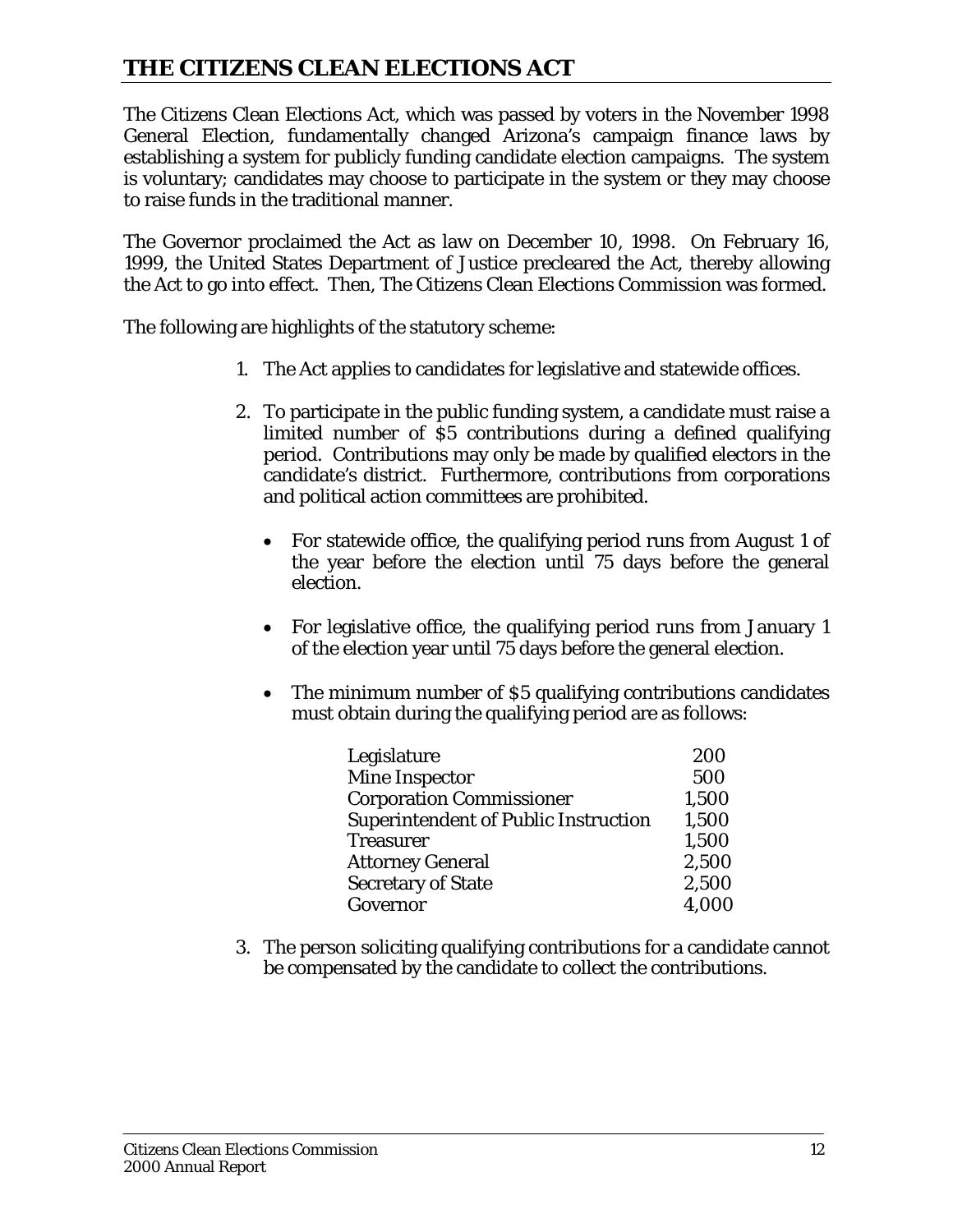- 4. Participating candidates must complete the following provisions in order to qualify for funding.
	- Candidates must apply for public funding with the Secretary of State within one week after the end of the qualifying period.
	- The candidate also must file a schedule of the persons making qualifying contributions and give the Secretary of State a check in the amount of the \$5 qualifying contributions received, as well as the original signed contributor slips.
- 5. There are set amounts of public funding for participating candidates.
	- Candidates who qualify for funding in contested party primary elections may receive an amount equal to the original primary election spending limit. Those amounts are as follows:

| Legislature:                                 | \$10,000  |
|----------------------------------------------|-----------|
| Mine Inspector:                              | \$20,000  |
| <b>Corporation Commissioner:</b>             | \$40,000  |
| <b>Superintendent of Public Instruction:</b> | \$40,000  |
| Treasurer:                                   | \$40,000  |
| <b>Attorney General:</b>                     | \$80,000  |
| <b>Secretary of State:</b>                   | \$80,000  |
| Governor:                                    | \$380,000 |

The day after the primary election, qualifying candidates who are major party candidates in opposed elections may receive the following public funds:

| Legislature:                                 | \$15,000  |
|----------------------------------------------|-----------|
| Mine Inspector:                              | \$ 30,000 |
| <b>Corporation Commissioner:</b>             | \$60,000  |
| <b>Superintendent of Public Instruction:</b> | \$60,000  |
| Treasurer:                                   | \$60,000  |
| <b>Attorney General:</b>                     | \$120,000 |
| <b>Secretary of State:</b>                   | \$120,000 |
| Governor:                                    | \$570,000 |

- An independent candidate is eligible to receive 70 percent of the sum of the original primary and general election spending limits.
- An unopposed candidate is eligible to receive only his or her qualifying contributions as the spending limit for that election.
- Participating candidates for the Legislature may use \$500 of personal monies for their campaigns and candidates for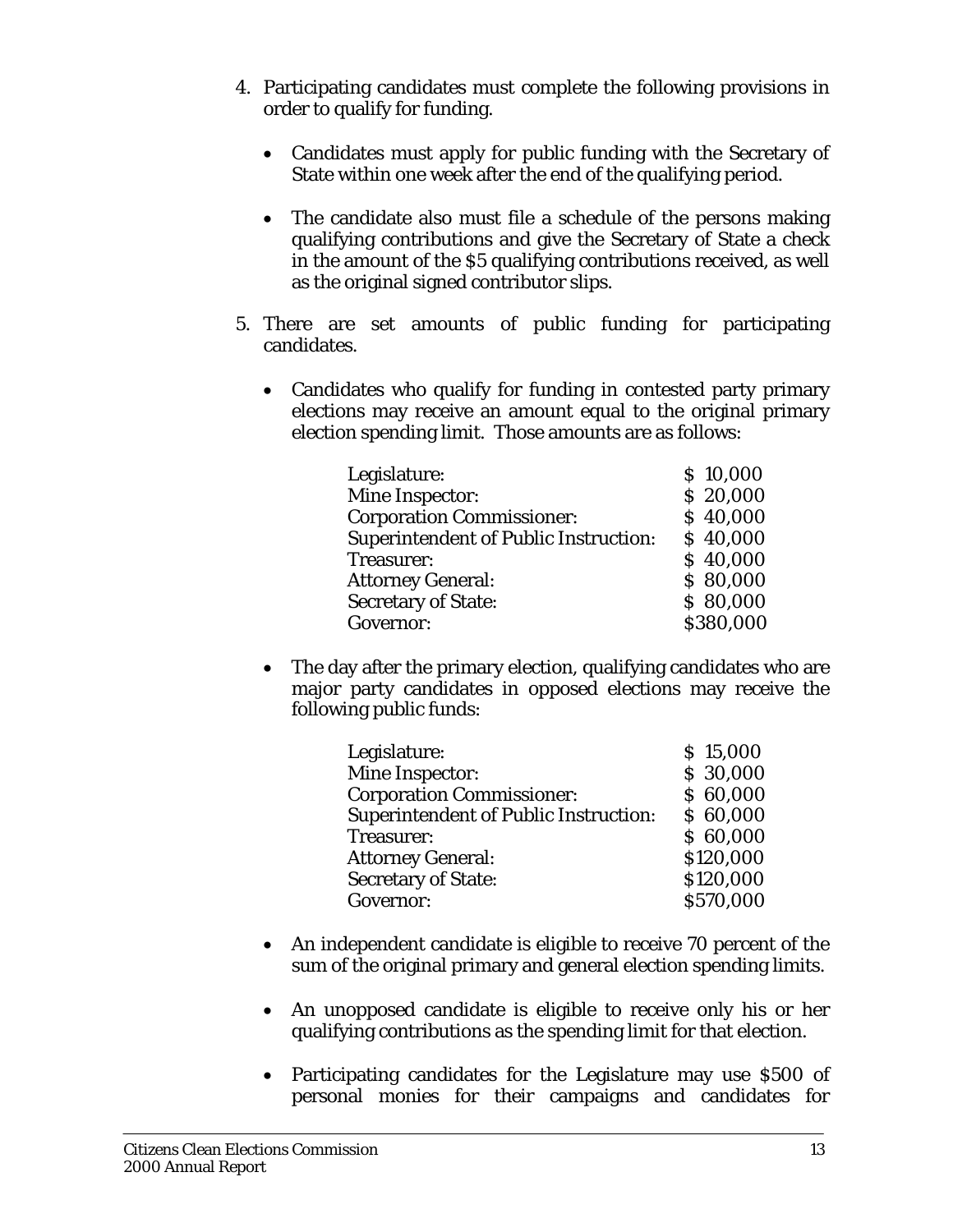statewide office may use \$1,000 in personal monies for their campaigns.

6. Participating candidates may raise a limited number of private contributions, which are called early contributions, during the exploratory and qualifying periods. The early contributions are limited to \$100 per contributor. The limits on the amounts that candidates may raise in early contributions are as follows:

| Legislature:                                 | \$2,500  |
|----------------------------------------------|----------|
| Mine Inspector:                              | \$5,000  |
| <b>Corporation Commissioner:</b>             | \$10,000 |
| <b>Superintendent of Public Instruction:</b> | \$10,000 |
| Treasurer:                                   | \$10,000 |
| <b>Attorney General:</b>                     | \$20,000 |
| <b>Secretary of State:</b>                   | \$20,000 |
| Governor:                                    | \$40,000 |

- 7. Participating candidates having debt from a prior election in which they were not publicly funded may accept contributions to retire that debt, subject to the nonparticipating candidate limits and only during the exploratory period.
- 8. Nonparticipating candidate contribution limits are lowered by 20 percent.
- 9. Participating candidates are entitled to receive matching funds when an opposing, nonparticipating candidate exceeds the primary or general election spending limits. Matching funds also will be provided to participating candidates when independent expenditures are made on behalf of a nonparticipating candidate in the race.
- 10. The Citizens Clean Elections Fund receives its revenues from the following sources:
	- An annual fee of \$100 imposed on all registered lobbyists representing 1 or more persons in connection with a commercial or for-profit activity, except public bodies, or a non-profit entity predominately composed of or acting on behalf of a trade association or other grouping of commercial or for-profit entities.
	- An additional surcharge of 10 percent imposed on all civil and criminal fines and penalties collected pursuant to A.R.S. § 12- 116.01
	- A \$5 voluntary contribution per taxpayer who files an Arizona state income tax return by marking an optional check-off box on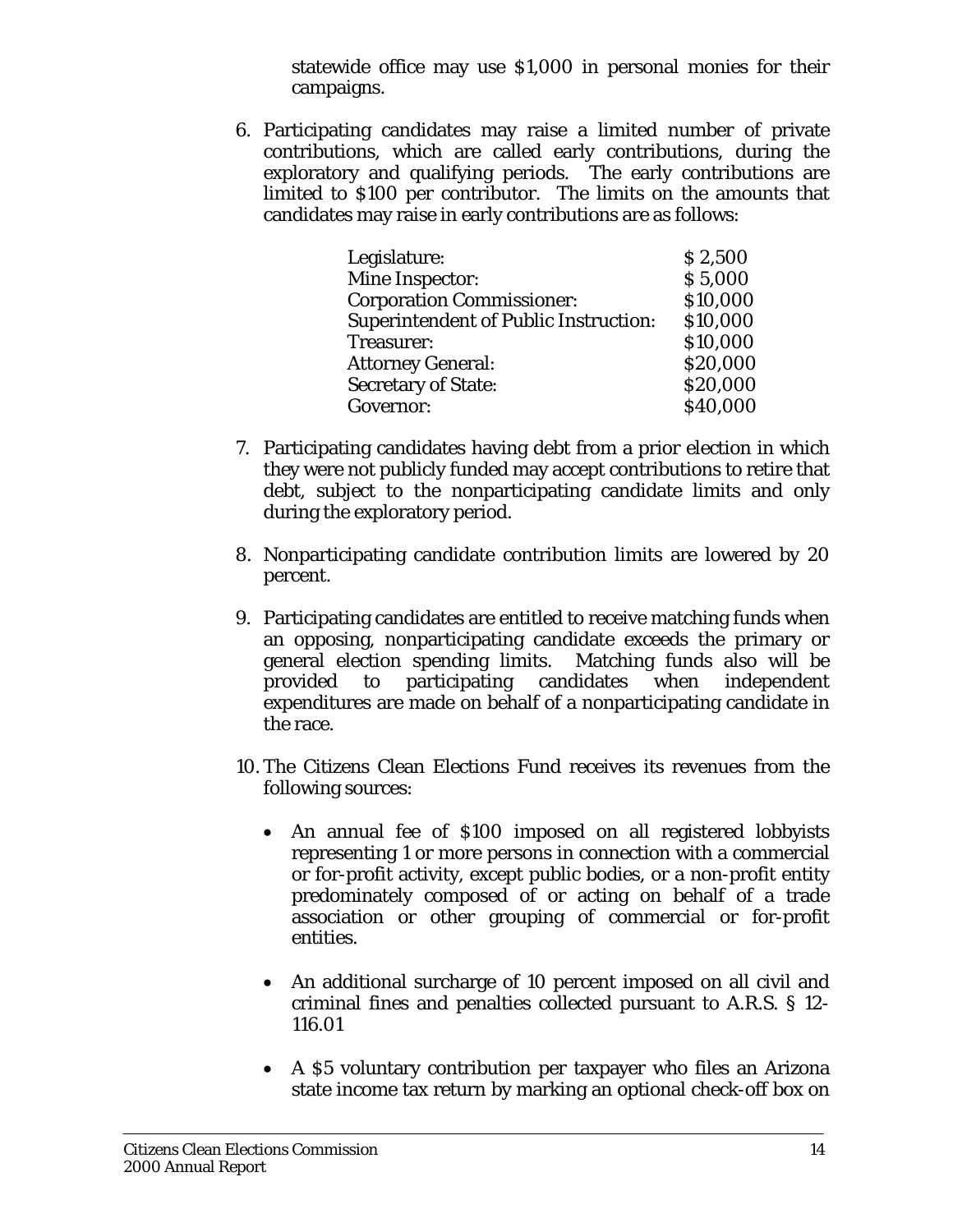the first page of the form. A taxpayer who checks this box receives a \$5 reduction in the amount of tax and \$5 from the amount of taxes paid will be transferred to the Fund.

- A voluntary donation to the Fund by designating the Fund on an income tax return form filed by the individual or business entity, or by making a payment directly to the Fund. Any taxpayer making a donation shall receive a dollar-for-dollar tax credit not to exceed 20 percent of the tax amount on the return or \$500 per taxpayer, whichever is higher.
- Qualifying contributions received by participating candidates.
- Civil penalties assessed against violators of the Citizens Clean Elections Act.
- 11. There are additional campaign finance reporting requirements.
	- a. In addition to existing campaign finance reports that all candidates must file, nonparticipating candidates must file "original" and "supplemental" campaign finance reports with the Secretary of State when the candidates make expenditures that exceed of 70 percent of the primary election spending limit, or receive contributions, less the expenditures through the primary, that exceed 70 percent of the general election spending limit.
	- b. Participating candidates must comply with existing campaign finance reporting laws.
	- c. Campaign finance reports must be filed electronically with the Secretary of State and bank accounts, campaign finance reports and financial records relating to the campaign must be available for public inspection.
	- d. Any individual or entity making an independent expenditure on behalf of a candidate must report the expenditure once it exceeds \$500 in an election cycle. Each additional independent expenditure totaling \$1,000 must be reported as well.
- 12. There are potential legal consequences for enforcement actions. a. Civil penalties
	- i. A participating candidate who exceeds the contribution or expenditure limits, shall be assessed a penalty of ten times the excess contribution or expenditure.
	- ii. Any candidate that violates the reporting requirements, shall be assessed a penalty of \$100 per day for legislative candidates and \$300 per day for statewide candidates.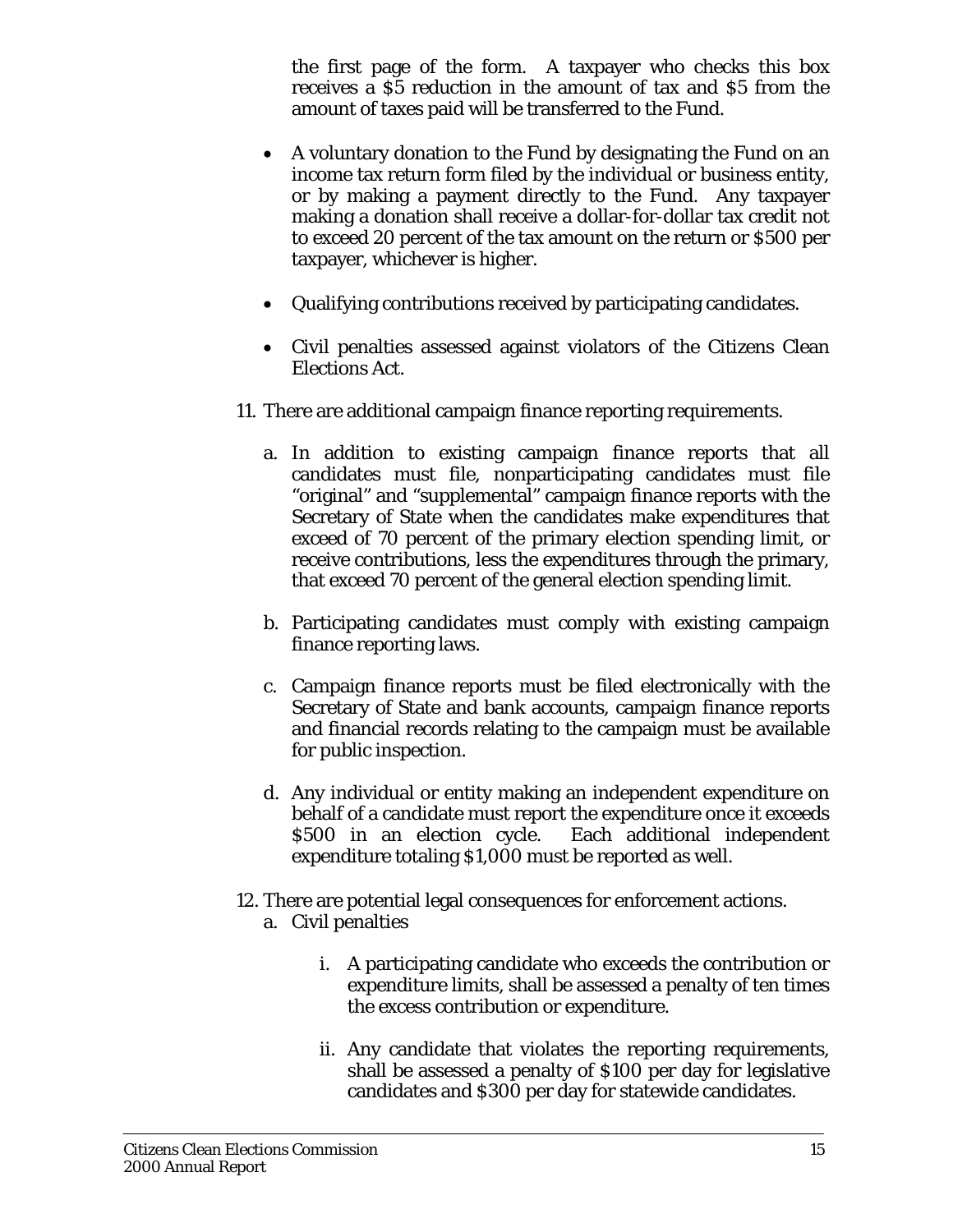- iii. Under some circumstances, the candidate may be disqualified or forced to forfeit office.
- iv. A knowing violation by a participating candidate will require the candidate to repay from personal funds, all monies expended from the candidate campaign account, as well as returning to the fund the candidate's campaign account.
- b. Knowing violations are prosecutable as a Class One Misdemeanor
- 13. The Act establishes a 5-member Commission, the Citizens Clean Elections Commission, to implement and enforce the Act.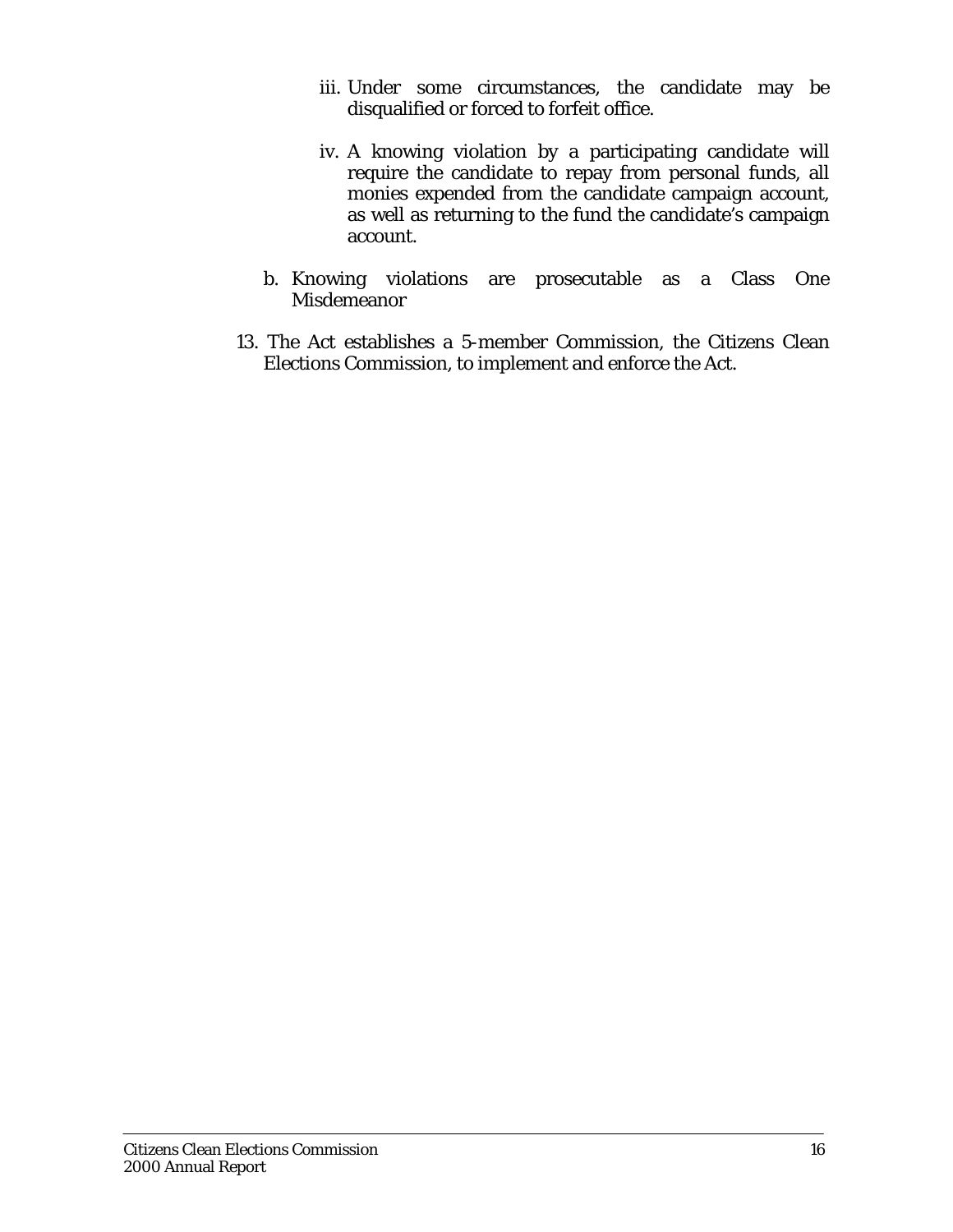## **Authority:**

The Citizens Clean Elections Commission was established by the enactment of the Citizens Clean Elections Act, A.R.S., Title 16, Chapter 6, Article 2. In addition to enforcing the provisions of Article 2, the Commission promulgates rules and enforces A.R.S. §§ 16-940 through 16-961.

## **Function**:

The Commission consists of 5 members:

- No more than 2 shall be members of the same political party.
- No more than 2 shall be residents of the same county.
- No one shall be appointed who does not have a party registration that has been continuously recorded for at least 5 years immediately preceding appointment, with the same political party or as an independent.
- Each candidate shall be a qualified elector who has not, in the previous 5 years in this state, been appointed to, elected to or run for any public office, including precinct committeeman, or served as an officer of a political party.
- A member of the Commission shall serve no more than one term and is not eligible for reappointment.
- No Commissioner, during his or her tenure or for 3 years thereafter, shall seek or hold any other public office, serve as an officer of any political committee or employ or be employed as a lobbyist.

The Commissioners are chosen based upon the following criteria:

- Those who are committed to enforcing the Act in an honest, independent and impartial fashion.
- Those who seek to uphold public confidence in the integrity of the electoral system.

Initially, the Commission on Appellate Court Appointments nominated 5 slates each having 3 candidates.

- Governor Jane Dee Hull (R) selected a candidate, L. Gene Lemon (R), from one of the slates to serve on the Commission for a term ending January 31, 2004;
- Next, the highest-ranking official holding a statewide office who is not a member of the same political party as the Governor, Attorney General Janet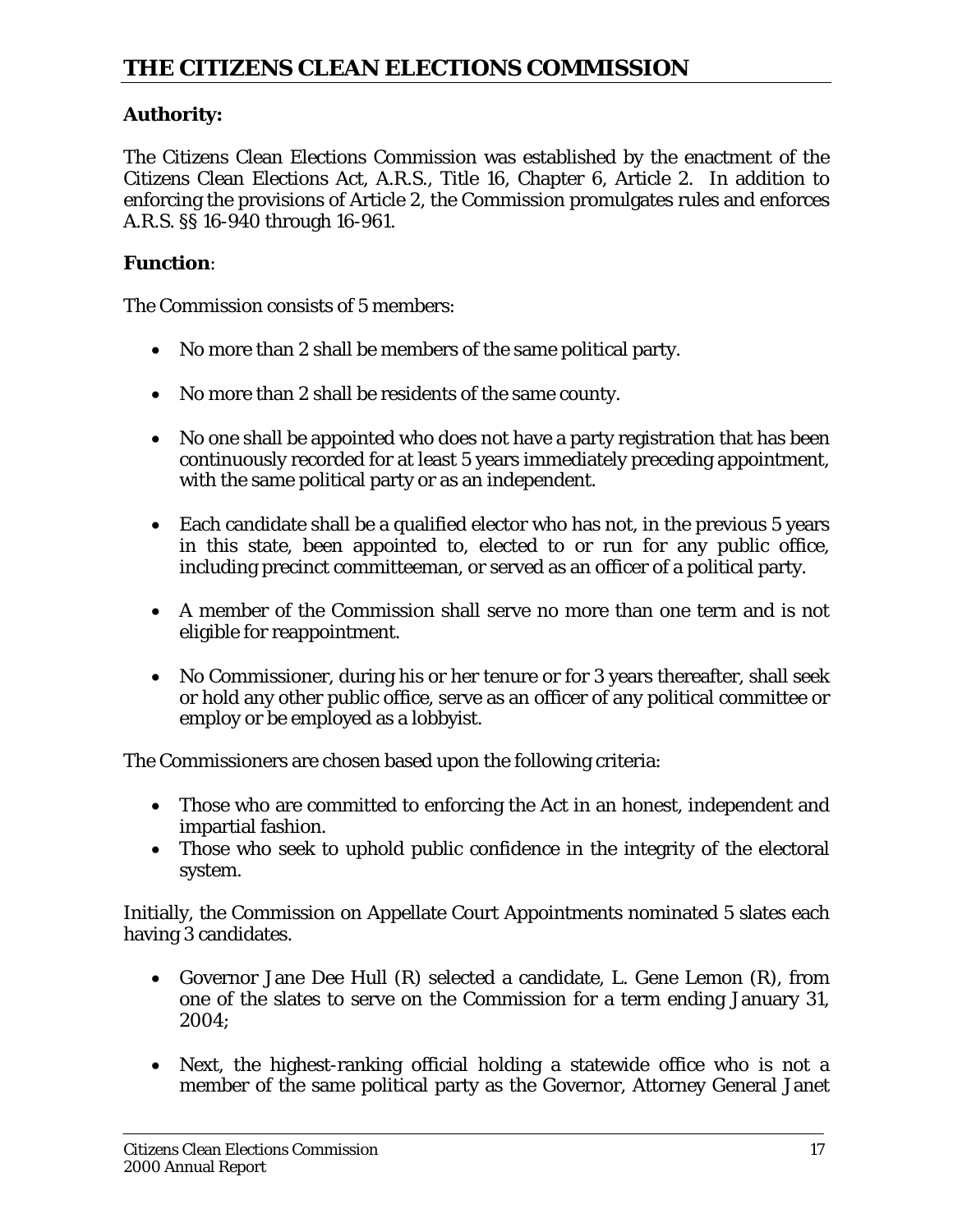Napolitano (D), selected one candidate, Ruth S. Jones (D), from another slate to serve on the Commission for a term ending January 31, 2003;

- Next, the second-highest-ranking official holding a statewide office of the same political party as the Governor, Secretary of State Betsey Bayless (R), selected one candidate, Carl Lopez (D), from one of the three remaining slates to serve on the Commission for a term ending January 31, 2002;
- Next, the second-highest-ranking official holding a statewide office who is not a member of the same political party as the Governor, Senate Minority Leader Jack Brown (D), selected one candidate, Claudia Ellquist (Green Party), from one of the two remaining slates to serve on the Commission for a term ending January 31, 2001; and
- Finally, the third-highest-ranking official holding a statewide office of the same political party as the Governor, Treasurer Carol Springer (R), selected one candidate, Jeanine Dike (R), from the last slate to serve on the Commission for a term ending January 31, 2000.
- Beginning in the year 2000, the Governor and the highest-ranking official holding a statewide office who is not a member of the same political party as the Governor shall alternate filling such vacancies. David McKay (R) was appointed by Governor Hull (R) to serve the term beginning February 1, 2000, and ending January 31, 2005.

The Commission holds regular meetings, which are open to the public, and annually elects its chair and reports its activities to the Governor, the Legislature and the public.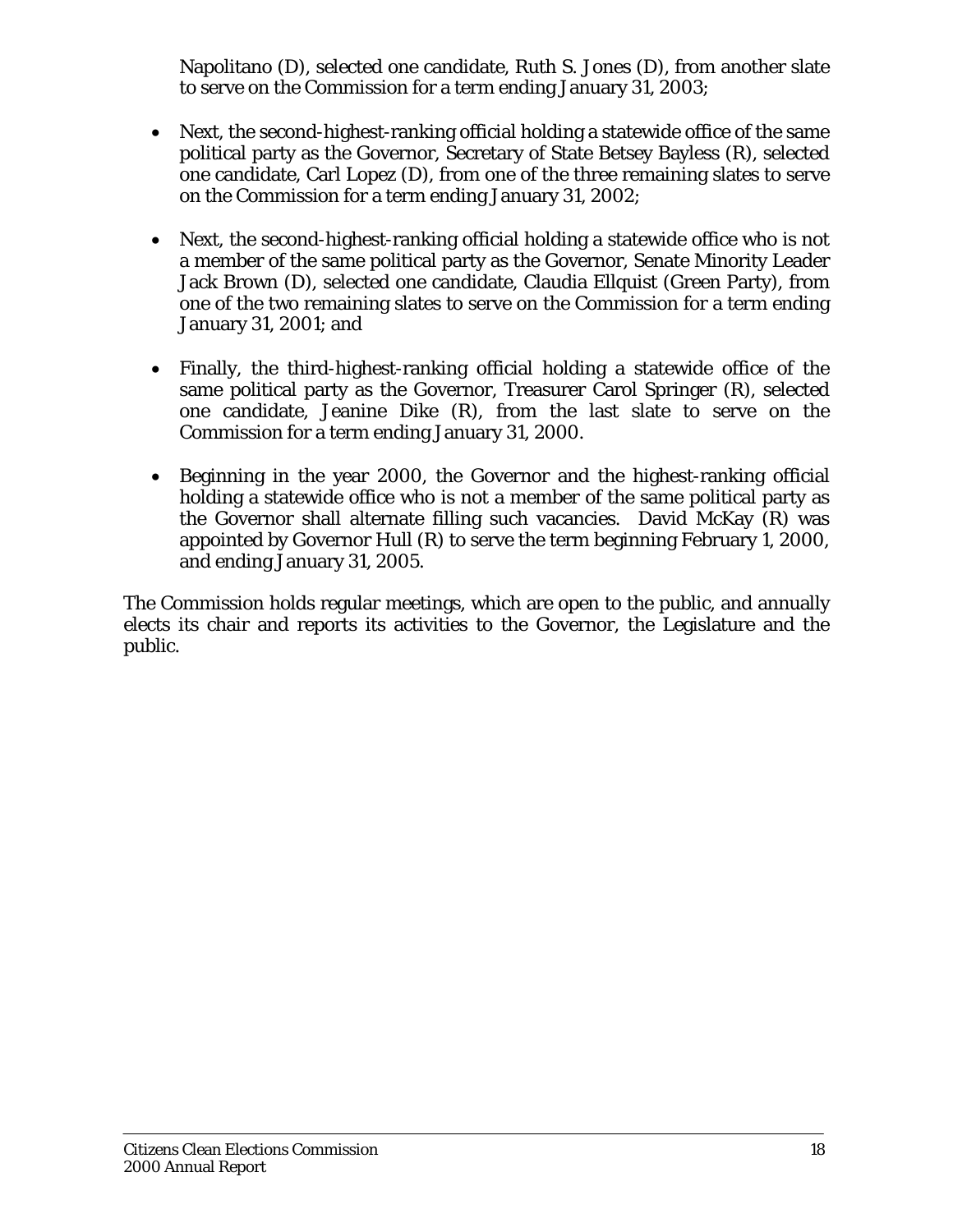#### **Chairman Leslie "Gene" Lemon – Republican – Maricopa County**

Governor Jane Dee Hull appointed Phoenix resident Gene Lemon as chairman of the Citizens Clean Elections Commission in 1999 for a term that will expire in 2004. Mr. Lemon received his bachelor's and law degrees from the University of Illinois. He retired as vice president-administration from VIAD Corp. (formerly Dial Corp. and Greyhound Corp.), where he also spent 27 years (1972-1999) as assistant general counsel and general counsel. From 1964-1969 Mr. Lemon was senior attorney for Armour and Co. From 1964-1969 he served as assistant general counsel to the American Farm Bureau Federation and affiliated companies.

Mr. Lemon has served on numerous boards, including board of directors (1992-1997) and chairman of the audit committee (1993-1995) for FINOVA Group Inc.; board of directors (1995-1997) for the Food & Drug Law Institute; board of directors (1989- 1995) for the Phoenix Chamber of Commerce; board of directors (1985-1998) and chairman of the board (1993-1995) for the Phoenix Children's Hospital; board of trustees (1985-1998) and president (1990-1992) for the Phoenix Art Museum; and grand president (1974-1976) and currently legal counsel for Alpha Gamma Rho Fraternity. Mr. Lemon currently serves on the board of directors of the American Arbitration Association; the National Conference of Commissioners of Uniform State Laws; and the board of visitors for the University of California-Davis School of Medicine. Mr. Lemon is a member of the American Bar Association; the Association of General Counsel; Arizona State Bar; Maricopa County Bar Association; International Bar Association; Arizona Club; City Square Racquet Club and Paradise Valley Country Club.

#### **Dr. Ruth S. Jones – Democrat – Maricopa County**

Attorney General Janet Napolitano appointed Scottsdale resident Ruth Jones to the Citizens Clean Elections Commission in 1999 for a term that will expire in 2003. Dr. Jones holds a bachelor's degree from Indiana State University and a doctorate in political science from Georgetown University. Dr. Jones has been with Arizona State University since 1981 and currently serves as professor of political science and executive assistant to the university president for university programs. Her extensive teaching and research in fields of election campaign finance, American politics and interest groups are reflected in her many publications, including books, journal articles and papers, as well as national conference presentations. Her research specialty is state-level campaign finance.

Dr. Jones has served as chair for the Political Organizations and Parties section of the American Political Science Association and as a steering committee member of the Council on Governmental Ethics Laws (COGEL). Her community work includes service as a board member of Girls Ranch of Arizona and Neighborhood Partners Inc. She has received numerous awards and recognition for her teaching and research activities and has held many leadership roles in regional and national professional associations.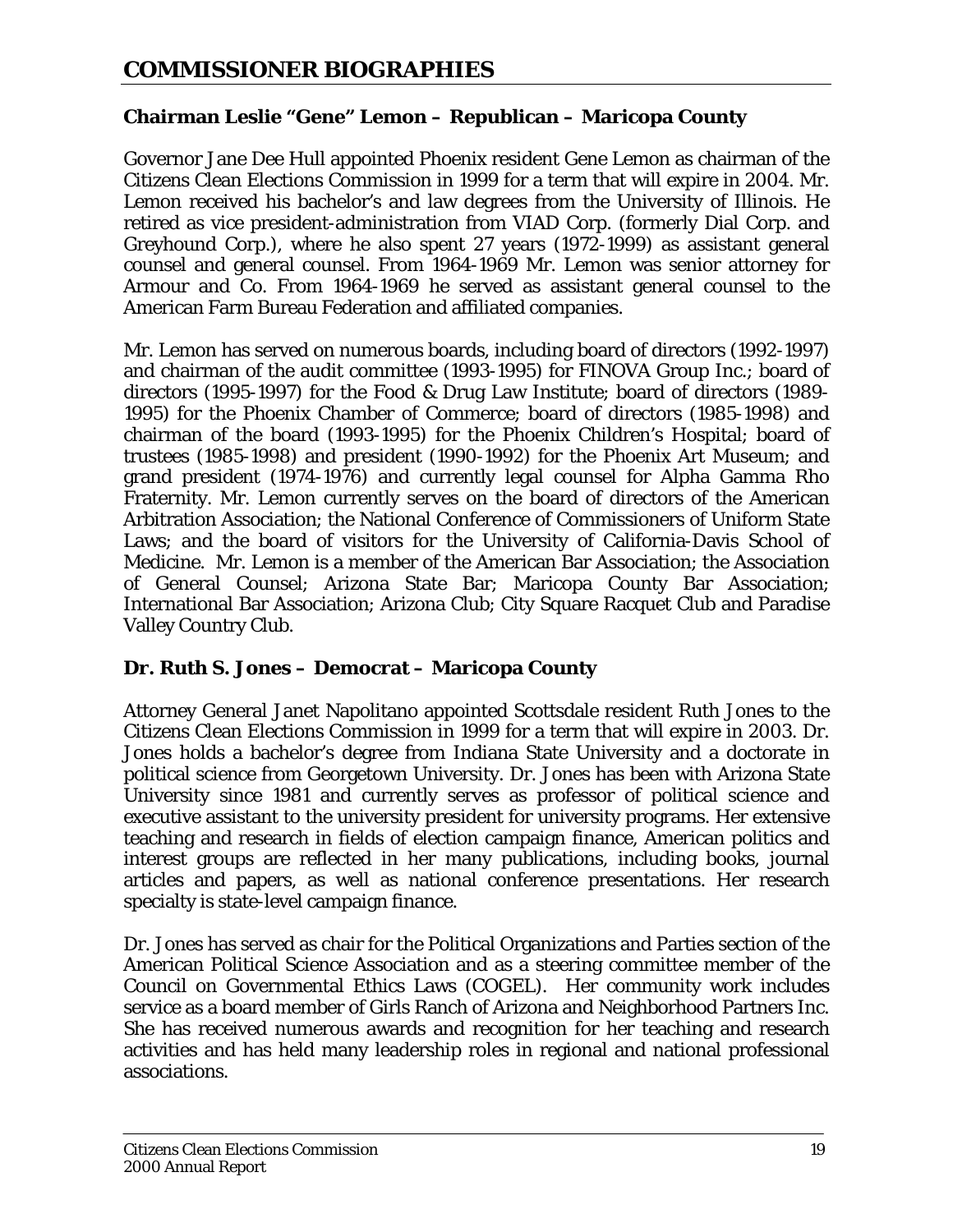## **Carl E. Lopez – Democrat – Pima County**

Secretary of State Betsey Bayless appointed Oro Valley resident Carl Lopez to the Citizens Clean Elections Commission in 1999 for a term that will expire in 2002. Mr. Lopez received a bachelor's degree and master's degree in educational administration from the University of Arizona. He served as principal and developer of Luz Academy of Tucson charter school (1997-1998); principal of Academia Cotopaxi in Quito, Ecuador (1984-1986); administrator, principal and teacher for the Tucson Unified School District (1953-1983) and in the U.S. Army (1950-1953). Currently, he is retired.

Mr. Lopez has a history of volunteering, including a lifelong involvement in the Tucson community. He has been president of the Pima County Sports Hall of Fame since 1995, as well as Arizona state director of training for economic security, investments, telephone fraud and diversities for the American Association of Retired Persons (AARP). He was consultant and trainer of trainers in employment and retirement planning for the AARP (1985-1995); co-chairperson for the committee for recruitment, registration and training of volunteers for the National Senior Olympics in Tucson (1997); and a member of the committee for the celebration of the birthday of Tucson, Los Descendientes del Presidio de Tucson (1995).

#### **Claudia Ellquist – Green – Pima County**

Senate Minority Leader Jack Brown appointed Tucson resident Claudia Ellquist to the Citizens Clean Elections Commission in 1999 for a term that will expire in 2001. Ms. Ellquist received her bachelor's and law degrees from the University of Arizona. She currently is an adjunct professor at Pima Community College, teaching a course in sociology; a member of the education committee for the Coalition of Arizonans to Abolish the Death Penalty (CAADP); state legislative chair for the Christian Women's Fellowship; board member of Sanctity of Life—People Against Executions (SOLPAE); and an elected elder at the First Christian Church. Ms. Ellquist has served as consultant for the Healthy Arizona Coalition; steering committee representative and state and local board member for the Church Women United; twice was Democratic precinct committeeman; chair of NOW PAC, which was instituted in 1994 to lead the successful recall of Pima County Assessor Alan Lang; and state and local board member for the National Organization for Women.

#### **David G. McKay – Republican – Coconino County**

Governor Jane Dee Hull appointed Flagstaff resident Dave McKay to the Citizens Clean Elections Commission in 2000 for a term that will expire in 2005. Mr. McKay received his bachelor's and master's degrees from Northern Arizona University. He retired after 35 years with the Flagstaff Unified School District, where he served as principal of Thomas Knoles Elementary School (1987-1998); principal of Christensen Elementary School (1982-1987); assistant principal of Christensen and Killip Elementary Schools (1976-1982); title III coordinator for Flagstaff Public Schools (1973-1976); assistant principal for Mt. Elden Elementary School (Killip) (1968- 1973); guidance counselor for Flagstaff Elementary Schools (1966-1968); and science teacher for Flagstaff Junior High School (1963-1966).Mr. McKay founded Big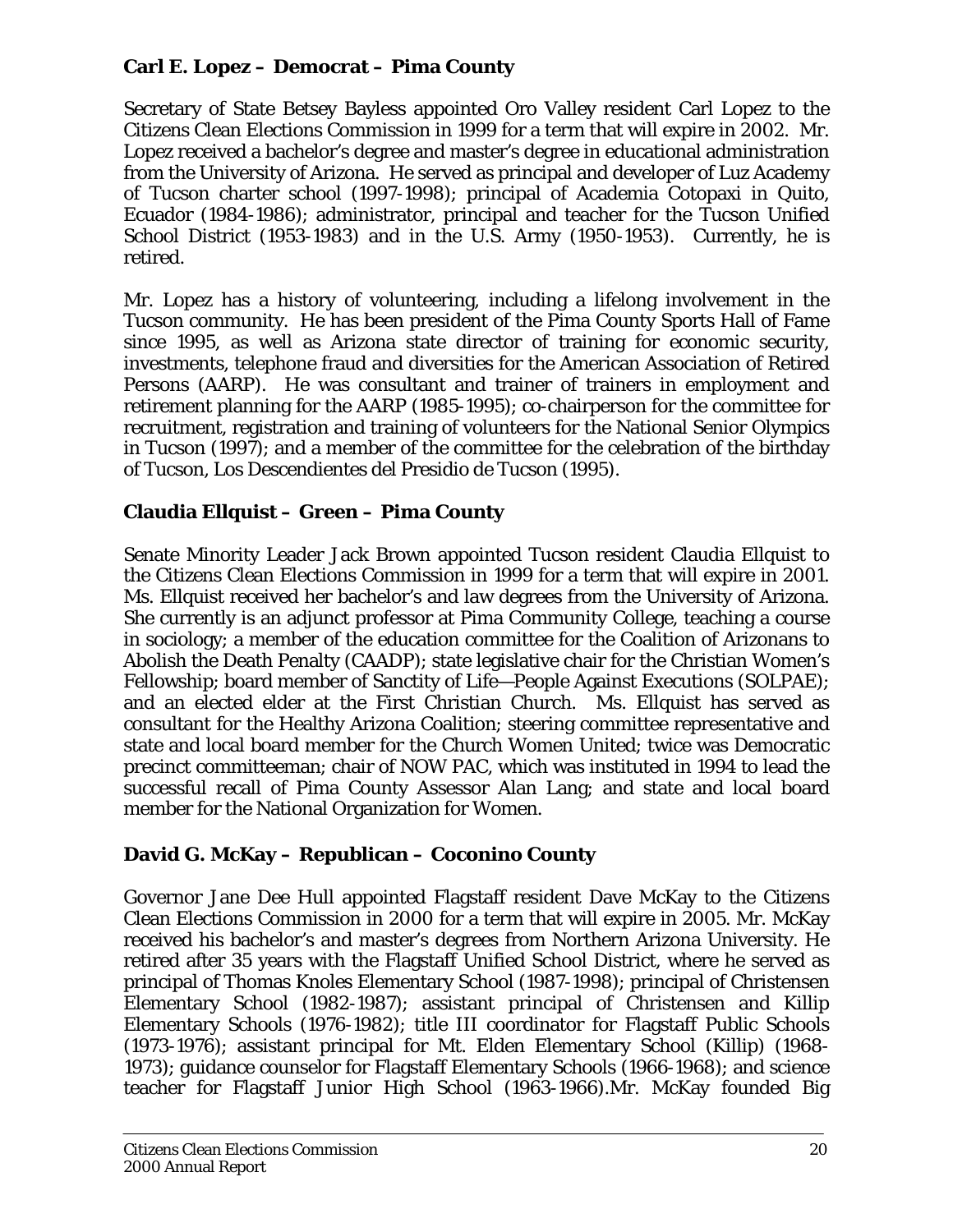Brothers of Flagstaff in 1968 and has served as executive director since. He also has served as a member of the Arizona School Administrators (1982-1997) and currently is a member of the investigative interview committee for the State Dental Board.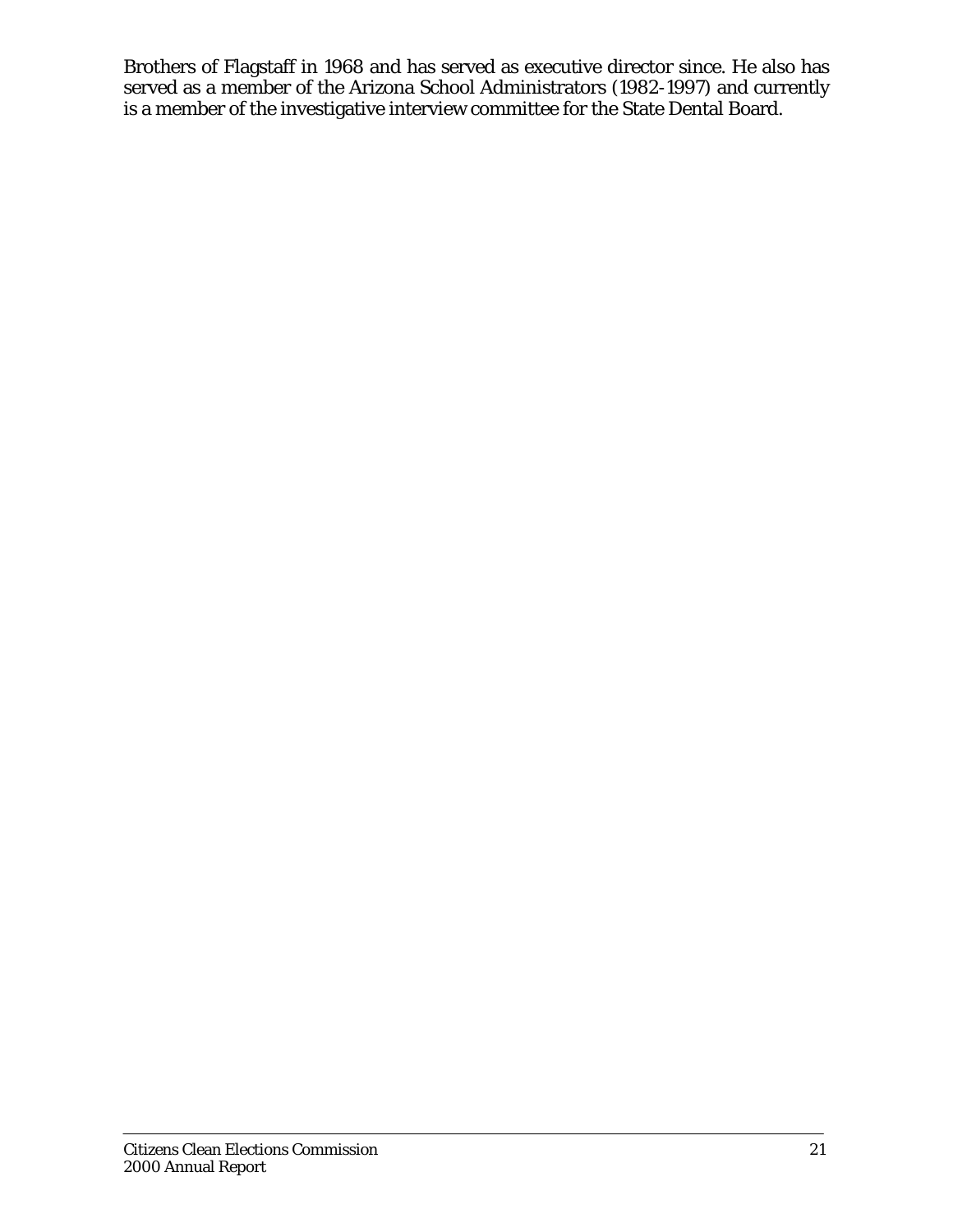#### **Mission Statement**

To fairly, faithfully and fully implement and administer the Arizona Citizens Clean Elections Act.

#### **Vision Statement**

Through the successful implementation of the Arizona Citizens Clean Elections Act, the Commission seeks to improve the integrity of Arizona state government and promote public confidence in the Arizona political process.

# **SUMMARY OF COMMISSION ACTIVITIES**

#### **Meetings**

The Citizens Clean Elections Commission held:

- 27 regular meetings
- 1 special meeting for a public hearing on Commission rules

#### **Commission Policies**

- A candidate who is interested in participating in the Citizens Clean Elections Act must first file an application to be certified as a participating candidate. After a candidate is certified as a participating candidate, the candidate is eligible to apply for funding. To receive funding, the certified participating candidate must submit a minimum number of qualifying contributions.
- A candidate who is interested in participating in the Citizens Clean Elections Act may accept qualifying contributions before the candidate has filed an application to be certified as a participating candidate.
- A candidate who is interested in participating in the Citizens Clean Elections Act may accept qualifying contributions during a party where the host serves nominal refreshments, so long as making contributions is not a prerequisite to partaking of refreshments.
- The Commission has the duty and authority to prescribe the qualifying contribution forms for candidates, solicitors and contributors to complete when a contributor makes a \$5 qualifying contribution. Pursuant to its authority, the Commission accepts the use of photocopies and computer reproduced qualifying forms that comply with the requirements set forth in the Citizens Clean Elections Act. *Arizona Health Care Cost Containment Sys. v. Bentley*, 187 Ariz. 229, 233,928 P.2d 653, 657 (App. 1996) (laws must be given sensible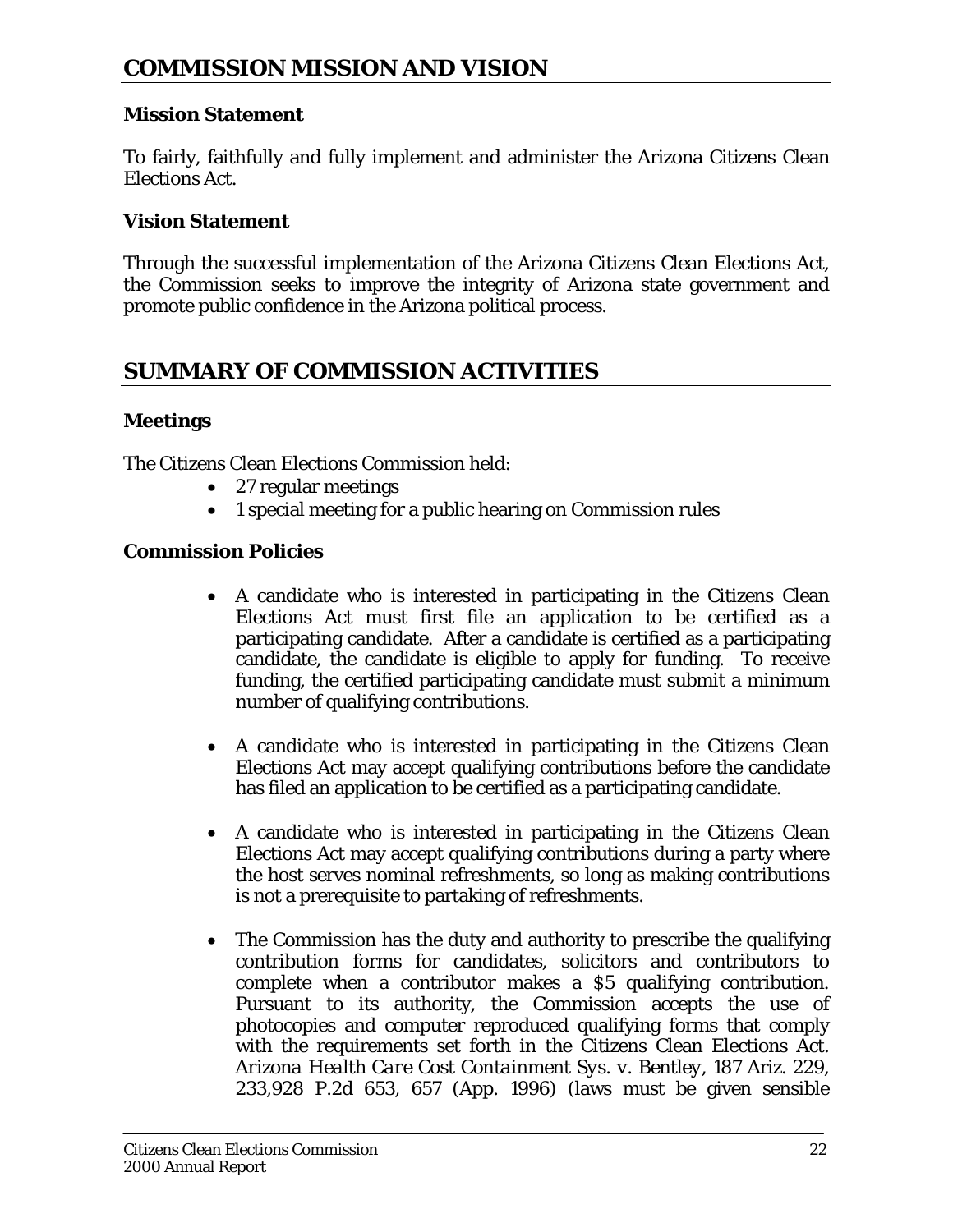construction that accomplishes legislative intent and which avoids absurd results).

- A candidate who is interested in participating in the Act shall collect qualifying contributions during the qualifying period. Each qualifying contribution must be accompanied by a three-part reporting slip that must include: the printed name, registration address, and signature of the contributor, the name of the candidate for whom the contribution is made, the date, the printed name and signature of the solicitor. A copy of the reporting slip shall be given as a receipt to the contributor.
- After collecting the minimum number of qualifying contributions, the candidate must tender to the Secretary of State the original reporting slips and an amount equal to the sum of the qualifying contributions collected.
- In the verification process, the reporting slips will be disqualified for any of the following reasons:
	- o The slip is unsigned by the contributor;
	- o The slip is not dated; or
	- o The county recorder is unable to verify as matching a person who is registered to vote, on the date specified on the slip, inside the electoral district of the office the candidate is seeking.
- The candidate will be approved for funds if the slips that are not disqualified are equal to or exceed the minimum number of qualifying contributions.
- The three-part reporting forms are available at the Commission's office and at other locations. Those interested in obtaining forms should call the Commission or check the web site to find out the exact locations of where the forms are available. The Commission also will mail the forms to all those who request the forms by calling 602-200-0013 or toll free 1-877-631-8891.
- Further, a candidate may develop his or her own reporting form, or one that is photocopied or computer reproduced if the form substantially complies with the form prescribed by the Commission. The candidate must comply with the Citizens Clean Elections Act and ensure that the original contributor form is tendered to the Secretary of State, a copy remains with the candidate, and that a copy is given to the contributor.
- Because a qualifying contribution may be received unsolicited during the qualifying period, the candidate may sign the reporting slip as the solicitor and is accountable for all of the responsibilities of a solicitor.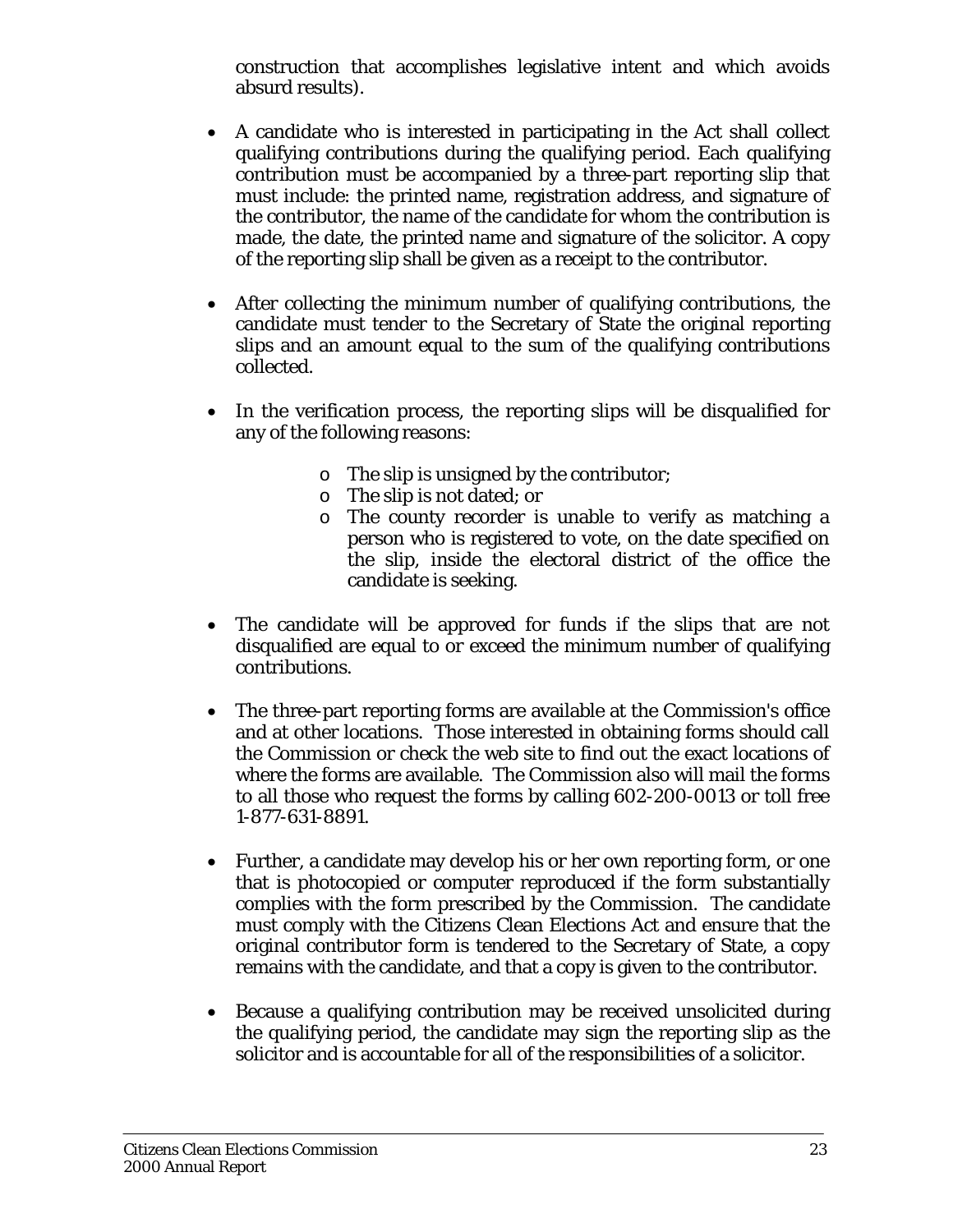- Because A.A.C. R2-20-103 (A) provides that candidates shall conduct all campaign financial activities through a single campaign account, a repayment of a candidate loan made in a previous election will not be deemed an expenditure for purposes of the reporting requirement set forth in A.R.S.  $\S$  16-941(B)(2) if the repayment is made from the previous election's account. A repayment of a candidate loan made in a previous election, however, will be deemed an expenditure for purposes of the reporting requirement set forth in A.R.S. § 16-941(B)(2) if the repayment is made from the present election's account.
- A candidate's transfer of surplus funds from a previous election cycle to an account to be used in the present election will be considered a contribution for purposes of the reporting requirements and for matching funds for the general election.
- A candidate's transfer of surplus funds from a previous election cycle to an account to be used in a future election will not be considered to be an expenditure or contribution for purposes of the reporting requirements for the present election.
- Communications to constituents count as expenditures for purposes of matching funds for participating candidates and for the reporting requirements imposed on nonparticipating candidates.
- Early contributions to participating candidates are not calculated in the equalization of funds for participating candidates.
- Expenditures made by nonparticipating candidates prior to preclearance, February 16, 1999, are considered expenditures for purposes of matching funds for participating candidates and for the reporting requirements imposed on nonparticipating candidates.
- Write-in candidates may not qualify for clean campaign funding for the Primary Election.
- If a write-in candidate for the primary election becomes the party nominee for the general election and meets all of the other qualifications to become a participating candidate, then the write-in candidate may qualify for clean campaign funding for the general election.
- Candidates invited to participate in the debates will be limited to those candidates who will appear on the primary or general election ballots, except for districts in which no candidate will appear on the ballot.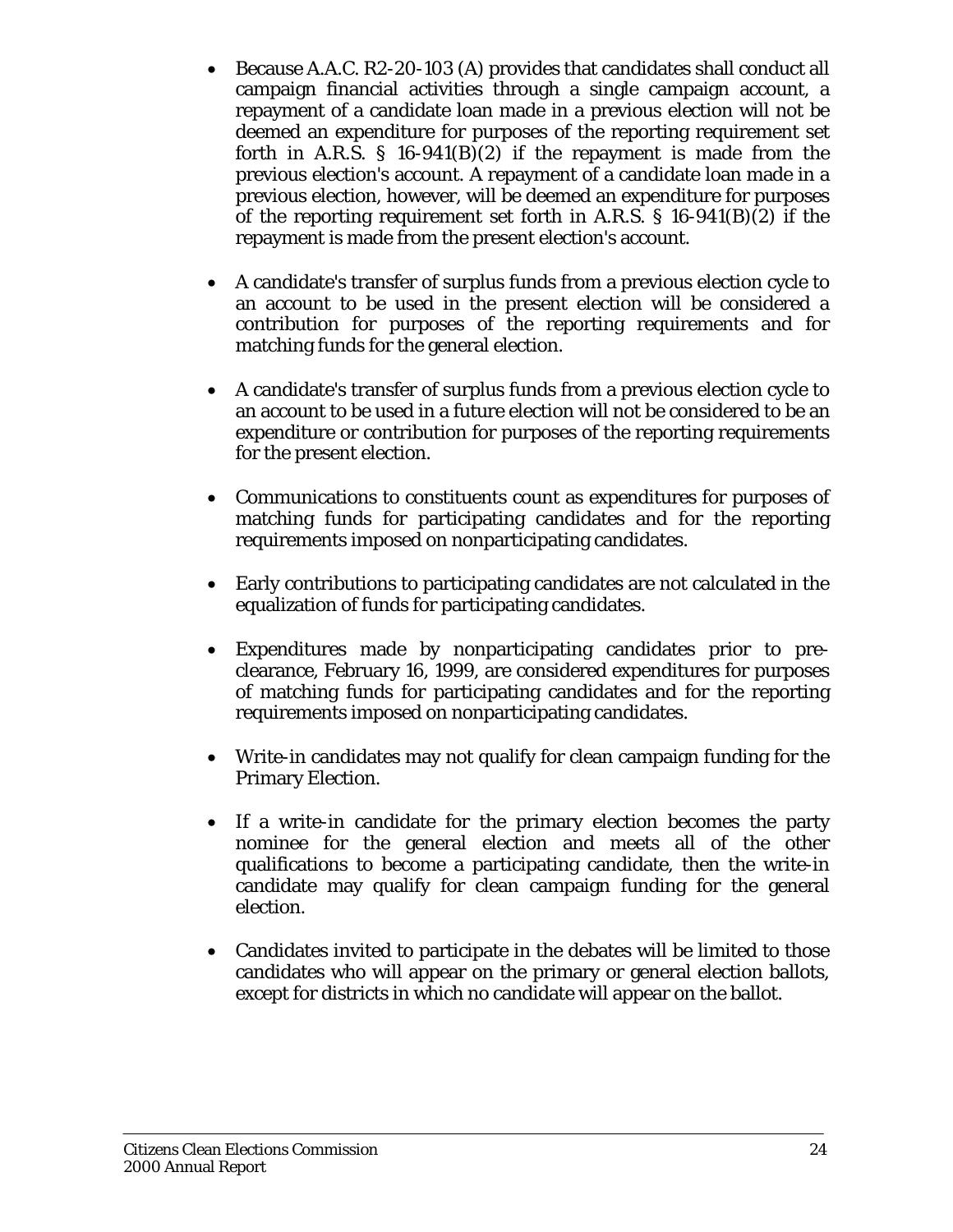#### **Publications**

The Citizens Clean Elections Commission issued the following publications:

- Annual Report for 1999
- Voter Education Guide
- Citizens Clean Elections Act Handbook
- Citizens Clean Elections Finance Handbook

#### **Voter Education**

#### Candidate Debates

The Commission contracted with The League of Women Voters of Arizona Education Fund (League) to sponsor a series of debates for Corporation Commission and Legislative candidates for the 2000 primary and general elections. Pursuant to A.R.S. § 16-956(A), the debates were mandatory for participating candidates and nonparticipating candidates were invited to attend.

54 debates were held in both the primary and general election periods.

- 28 debates were held in the primary election period.
	- -204 of 253 total candidates participated
	- -2 of 57 participating candidates did not participate
	- -Public attendance: 1,461 people (Average of 52 people per debate)
- 26 debates were held in the general election period.
	- -85 of 130 total candidates participated
	- -3 of 44 participating candidates did not participate
	- -Public attendance: 1,026 (Average of 44 people per debate)

#### Voter Education Guide

During its April 25, 2000 meeting, the Commission approved the procedure for sending out the Voter Education Guide. All Corporation Commission candidates and Legislative candidates on file with the Secretary of State's Office were notified that they could submit a 200-word statement to be included in the Voter Education Guide, in accordance with A.R.S. § 16-956(A). The pamphlet was printed in both Spanish and English and mailed to every household with a registered voter.

The target mailing date was at least 33 days prior to the Primary Election (August 10, 2000) so early voters could use the guide to cast an educated, informed vote. The total cost of the Voter Education Guide was \$348,240.78.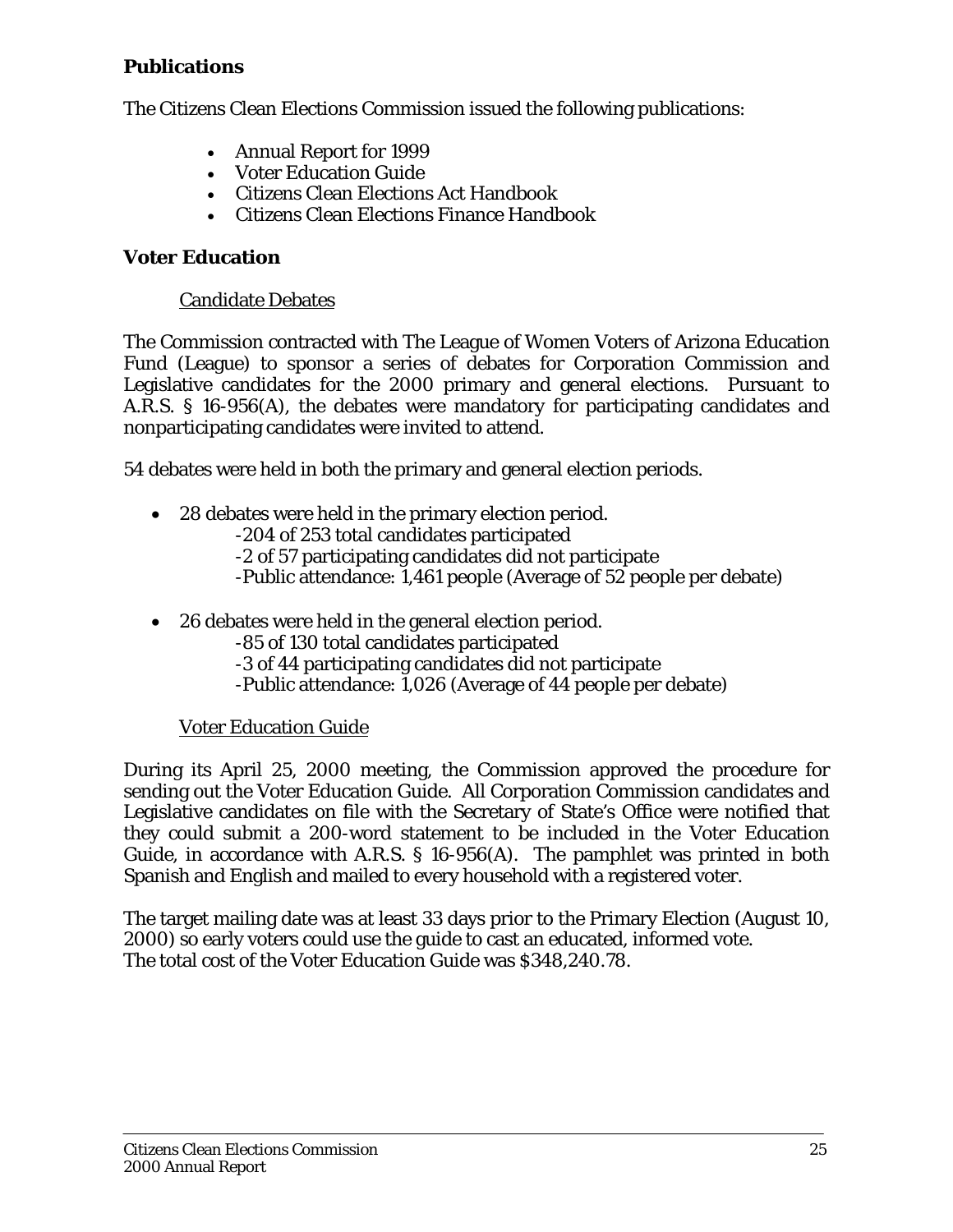#### **Staff Training and Outreach**

- Spoke at candidate orientations for information on the Clean Elections law and reporting responsibilities. Approximately 23 candidate workshops were held during this election cycle.
- Attended a training class titled "Strategic Information Resource Management Planning for Arizona Government."
- Attended a training class on State Employee Ethics offered to state employees through the Arizona Department of Administration.
- Spoke at League of Women Voters' seminars about Clean Elections and the 2000 election.
- Led numerous sessions at the Commission's office about Clean Elections reporting requirements for nonparticipating candidates.
- Participated in training classes/seminars to attain and maintain a quality of job performance that meets the needs of the state, the Commission and the individual employee.
- Coordinated Campaign Finance Software training classes with Secretary of State.
- Demonstrated Campaign Finance Software and the triggers for Clean Elections campaign finance reports.
- Attended the Council on Governmental Ethics Laws (COGEL) conference.

#### **Website (http://www.ccec.state.az.us)**

The Commission maintains a site on the Internet that provides many client services, including the following:

- Electronic posting of Commission meeting notices, minutes and findings
- List of candidates who received public funding for the 2000 election
- Election 2000 public funding disbursements
- Electronic versions of many Commission publications and forms
- Links to the Arizona Statutes, State of Arizona, Secretary of State and Arizona State Legislature
- Commission and staff contact information and automatic e-mail access
- Biographies of current Commission members
- Candidate debate schedules
- Frequently Asked Questions
- Press releases
- Substantive Policy Statements
- Proposed Legislative changes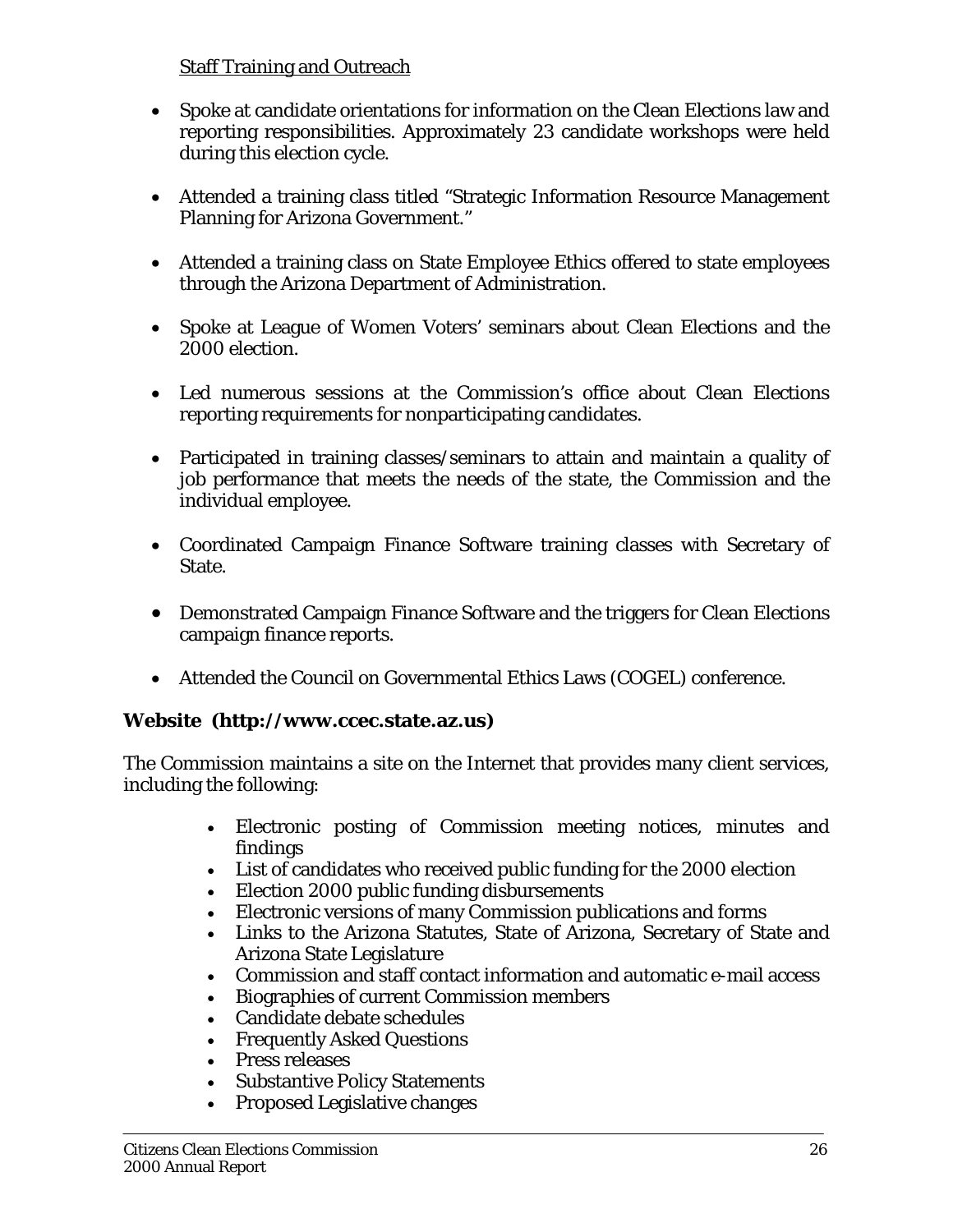- Proposed rules for public comment
- Citizens Clean Elections Act Handbook

## **Enforcement**

#### Summary of Complaints

- The Commission received 19 complaints against candidates and political parties in 2000.
- The subject matter of 5 issues contained in the complaints was not within the Commission's jurisdiction, and the issues were forwarded to the Secretary of State's Office for review.
- The Commission made a finding of "no probable cause" in 9 of the complaints.
- 4 of the candidates, against whom complaints were filed, came into compliance within 14 days, as required by law, therefore obviating the need for Commission action.
- The Commission's decision to exclude returned contributions in the calculation of matching funds was appealed to and overturned by the Office of Administrative Hearings (OAH). Upon review, the Commission accepted OAH's decision as final.
- The Commission entered into a settlement agreement with one candidate.

# Staff Review of Campaign Finance Reports

- A staff review of candidates' June 30, 2000 and pre-primary reports was conducted in October 2000. Candidates who failed to file necessary items did so immediately upon receipt of staff notification. During this period, candidates voiced complaints about the difficulty using Campaign Finance Software.
- Staff conducted an audit of daily expenditures in the primary election and contributions in the general election to ensure that equalizing funds were quickly and accurately distributed to participating candidates.
- Staff conducted a post-general election review of participating candidates' accounts to determine the amount of Clean Elections money each candidate was required to return to the Fund. This audit was also performed to determine if any candidate exceeded set campaign spending limits.

## **Investigations**

- The Commission reviewed investigations of 13 candidates and 3 investigations of political parties.
- The Commission issued 1 finding of probable cause against a candidate. The candidate was sent a letter of reprimand.
- The Commission's review was not necessary when candidates came into compliance within the required time frame.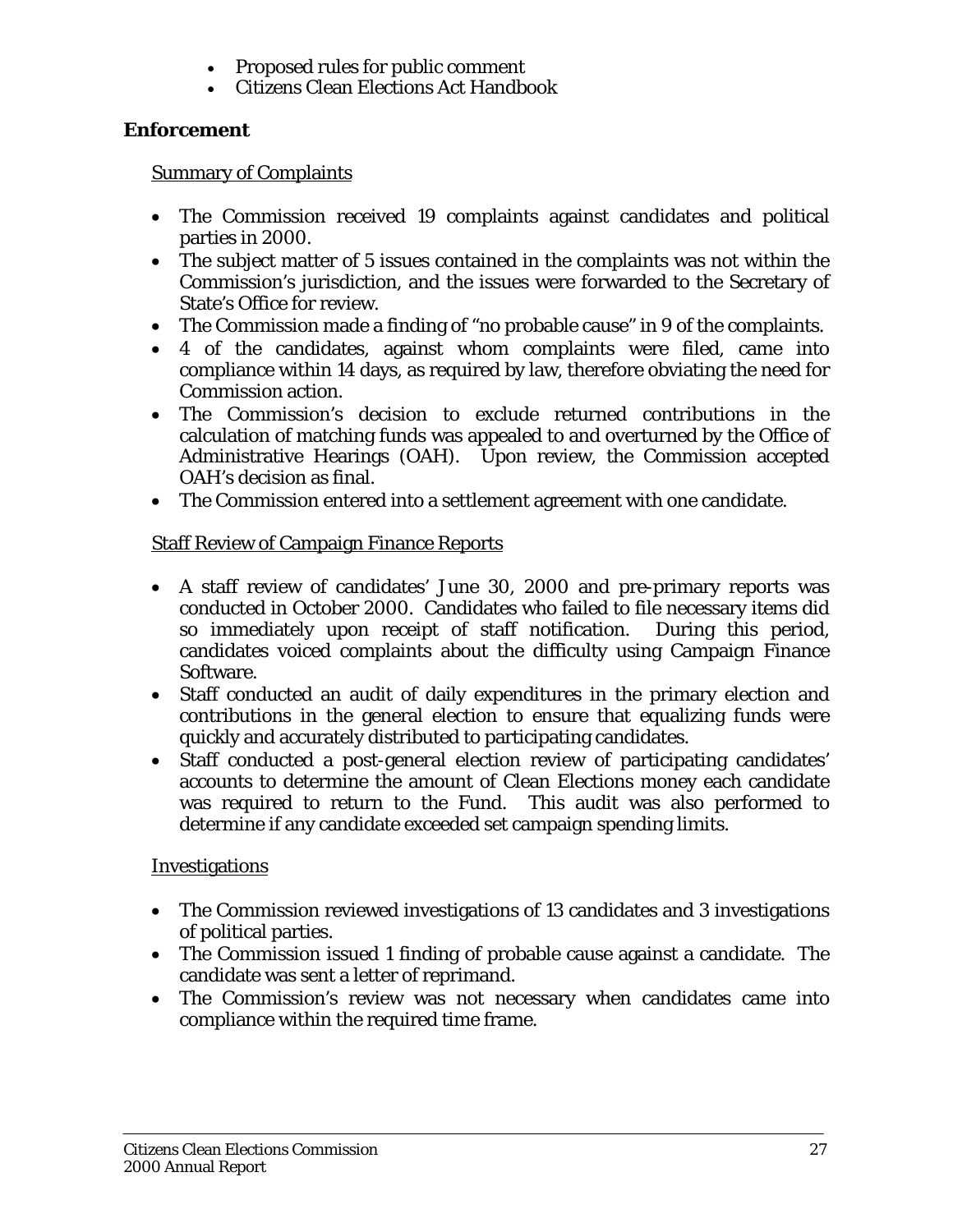#### Proposed Enforcement Rules

- The staff, with the Commission's input, drafted new enforcement rules to improve the Commission's ability to enforce the Act.
- The rules specifically describe and provide a step-by-step analysis of the complaint, investigation and settlement processes.
- The rules set forth the procedure for appealing a Commission decision to the Office of Administrative Hearings in accordance with A.R.S. § 41-1092 et. seq. This step is absent in the enforcement section of the Act.
- The rules set guidelines for the assessment of civil penalties.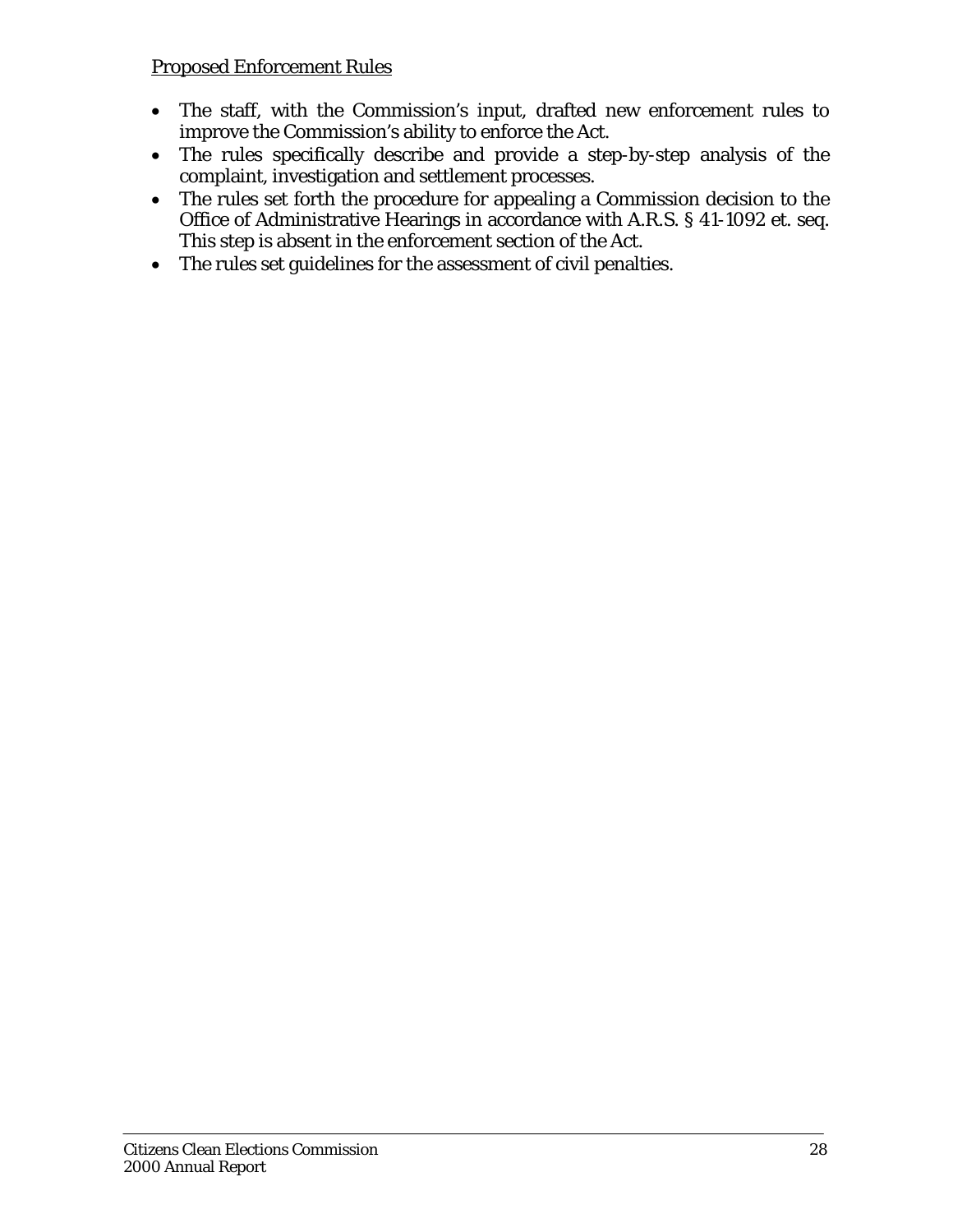## **Primary Election**

There were 239 statewide and legislative candidates seeking election in the September 12, 2000 primary election. By August 31, 2000, the Commission certified 68 of the 239 candidates as participating candidates pursuant to A.R.S. § 16-947. Only 57 of those candidates, however, qualified for funding in the primary election in accordance with A.R.S. § 16-950.

- \$927,087 was allocated to candidates in the primary election.
- 8 House of Representatives candidates received equalizing funds.

#### **General Election**

A total of 164 candidates proceeded to the November 7, 2000 general election. The Commission funded 44 of the candidates.

- \$1,001,836 was allocated to candidates in the general election.
- 7 Senate and 15 House of Representatives candidates received equalizing funds.

#### **Election Results**

In the general election, 16 participating candidates received the highest number of votes in the election.

- Senate: 2 of 30
- House: 12 of 60
- Corporation Commission: 2 of 2

#### **Comparison of Unopposed Races in the 1998 and 2000 Elections**

**1998 General Election** (Pre Clean Elections Act)

Senate: 44 candidates, 17 unopposed races House: 91 candidates, 11 unopposed races Total: 135 candidates, 28 unopposed races

#### **2000 General Election** (Post Clean Elections Act)

Senate: 64 candidates, 7 unopposed races House: 150 candidates, 1 unopposed race Total: 214 candidates, 8 unopposed races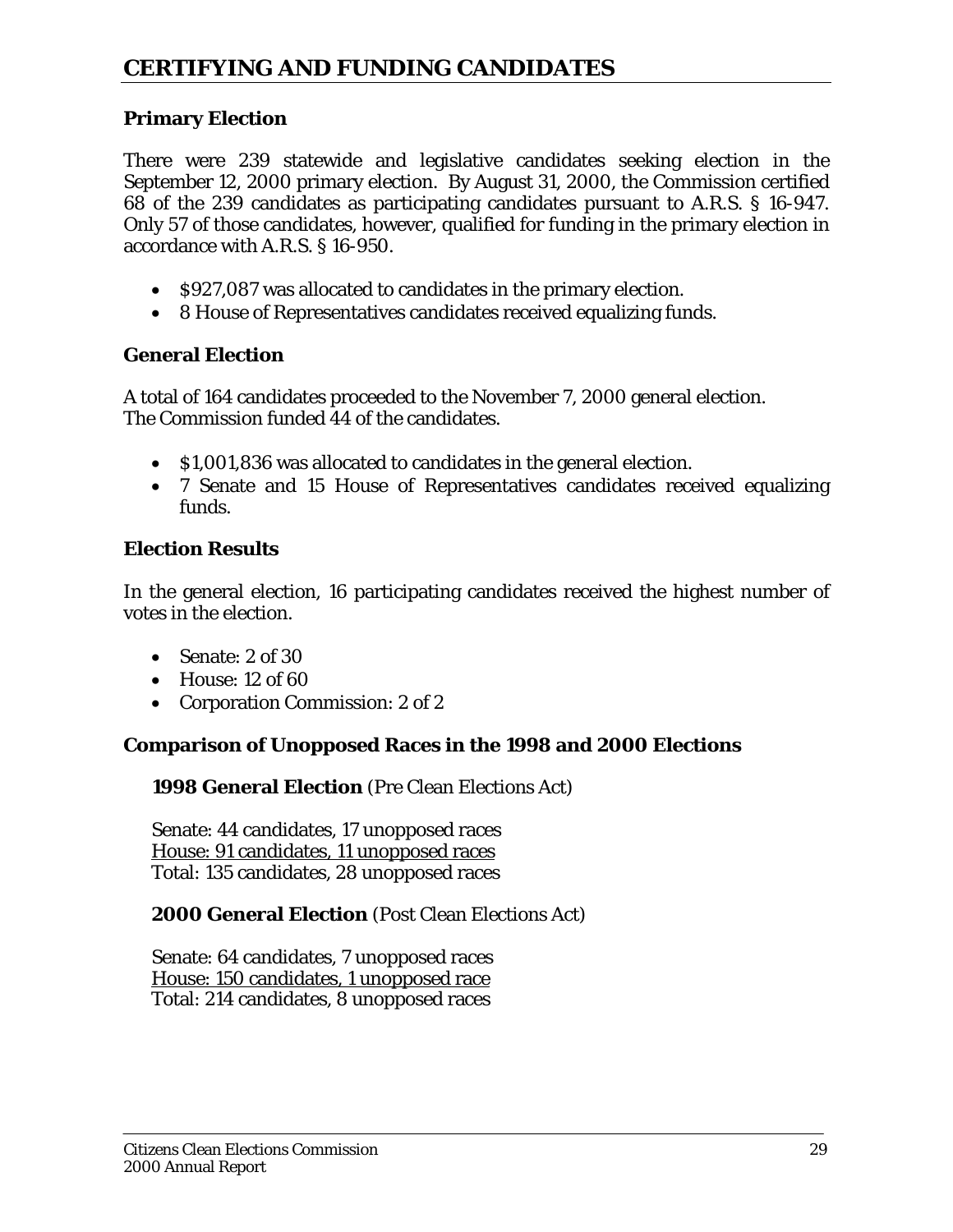**State Court Decision:** *Citizens Clean Elections Commission v. Honorable Robert Myers* (June, 2000)

The Arizona Supreme Court ruled a small portion of the Citizens Clean Elections Act unconstitutional, but severable. As a result, the Act itself is constitutional and campaign finance reform in the State of Arizona will continue for the 2000 election season and beyond.

"We easily conclude that the valid portions of the Act considered separately can operate independently and are workable. Nor is the result so irrational or absurd as to compel the conclusion that an informed electorate would not have adopted one portion without the other," states the June 16 Supreme Court opinion.

The portion of the Act alleged unconstitutional was the additional caseload given to the Commission on Appellate Court Appointments (CACA). Originally, CACA was given the responsibility of choosing slates of three candidates for consideration of sitting for five-year terms as Citizens Clean Elections Commissioners. After CACA chose the slates of commissioner candidates, the highest-ranking state officials of each major political party chose the commissioners based on criteria under the Act.

The Supreme Court agreed with the Superior Court that expanding the duties of CACA is not in keeping with the Arizona Constitution. However, the Supreme Court disagreed with the trial court, which said severability was not an option.

Because the Act's intention is that the appointed commissioners act independently of elected officials, and that their powers are limited to voter education and enforcement, the Arizona Supreme Court upheld the current commissioners' seats only to rid CACA of the duty of choosing slates of candidates for commission seats.

#### **Federal Court Case:** *Lavis v. Bayless*

This federal district court case challenges the Citizens Clean Elections Act revenue sources under the free speech and equal protection guarantees of the First and Fourteenth Amendments of the U.S. Constitution. The Act's revenue-collecting mechanisms include the 10 percent surcharge on all civil and criminal fines and penalties, and fees imposed on lobbyists. The plaintiffs assert that the surcharges constitute compelled speech and that the lobbyist fees constitute viewpoint discrimination, a prior restraint on speech and violate equal protection.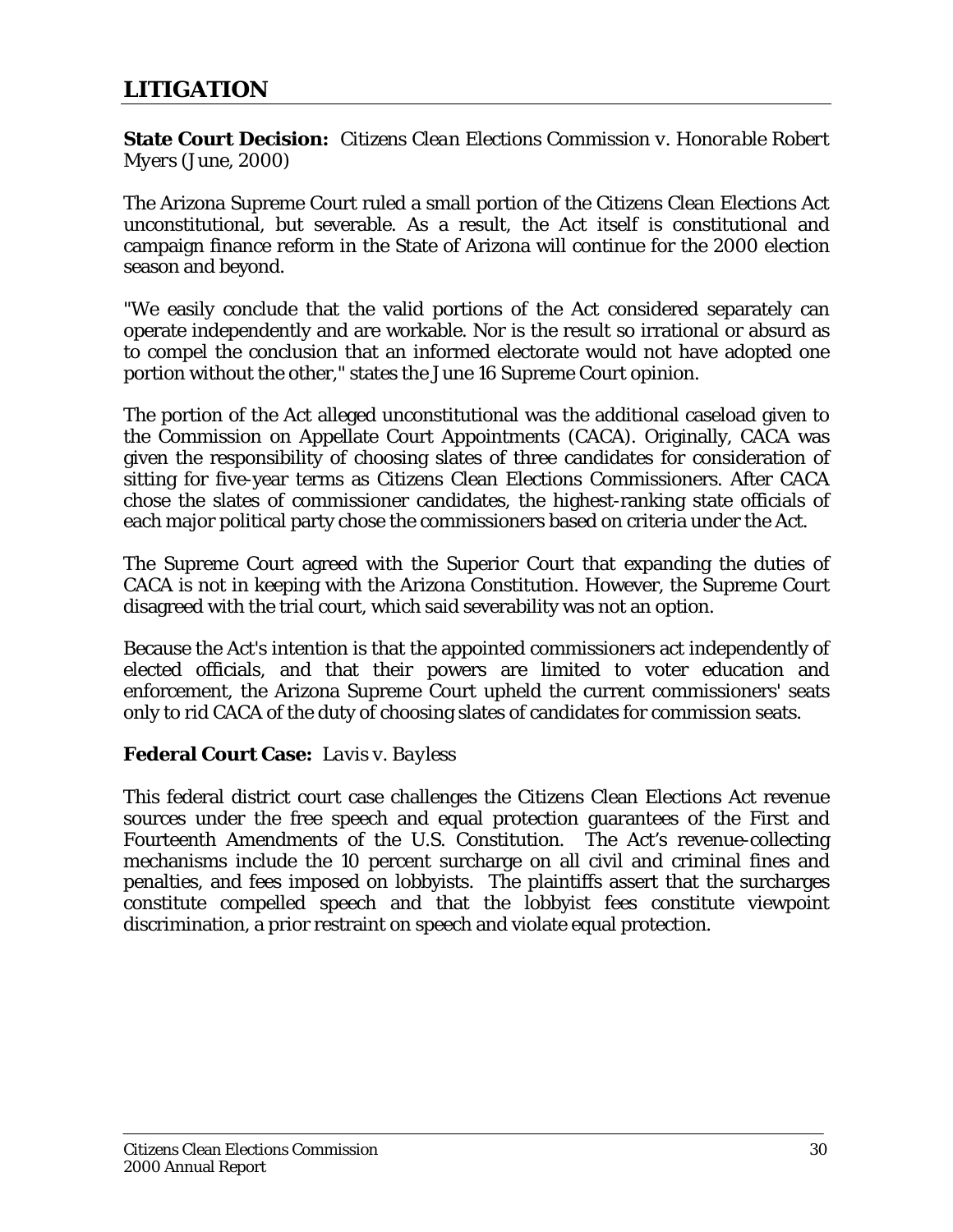#### **Candidate Challenges:**

#### *Glenna Twing v. Citizens Clean Elections Commission*

Although Ms. Twing, a participating candidate, gathered the required number of valid, qualifying contributions, the Commission denied her primary election funding because a number of the invalidated qualifying contribution slips had been forged. Ms. Twing denied any knowledge of wrongdoing and requested that the Commission give the primary election funding to her campaign despite the forgeries. This case went to the Arizona Superior Court where the judge ordered the Commission to pay Ms. Twing the primary funding amount because she had gathered the required number of qualifying contributions and the Act does not specifically give the Commission the power to deny funding solely based on fraud in a campaign.

#### *Sean Nottingham v. Citizens Clean Elections Commission*

Mr. Nottingham was denied Clean Elections funding because he failed to gather the requisite number of acceptable qualifying slips and contributions. A number of the slips Mr. Nottingham gathered had been signed by voters who were not registered in his district, as required under the Act. In addition, a number of persons signed slips for which they did not make a donation; also a violation of the Act. Mr. Nottingham appealed the Commission's decision directly to Arizona Superior Court, without first appealing the decision to the Office of Administrative Hearings. Mr. Nottingham alleged that the restrictions on qualifying contributions were unconstitutional. The Superior Court judge's decision was two-fold. He first granted the Commission's motion to dismiss Mr. Nottingham's case. The judge denied judicial review based on the fact that Mr. Nottingham failed to first pursue an administrative review of his case. The judge also concluded that the restrictions on qualifying contributions set forth in the Act are constitutional.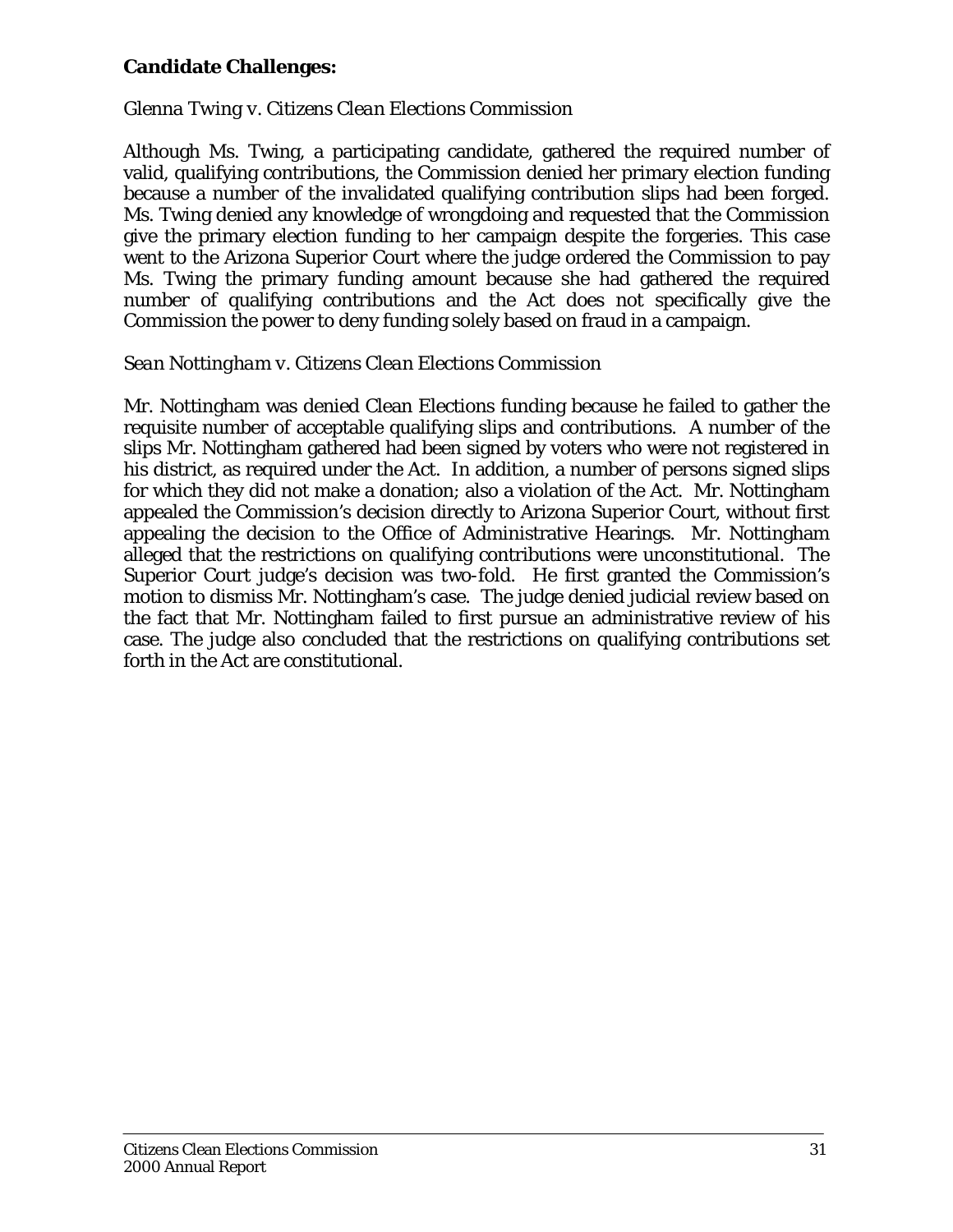# **LOBBYIST FEE**

An annual fee in the amount of \$100, which is collected by the Secretary of State and deposited into the Citizens Clean Elections Fund, has been imposed on all registered lobbyists representing: 1 or more persons in connection with a commercial or forprofit activity except public bodies, or a nonprofit entity predominately composed of or acting on behalf of a trade association or other grouping of commercial or forprofit entities.

In 1999, the Secretary of State notified registered lobbyists that they were obligated to pay the \$100 fee, unless exempt.

- 1,275 paid the fee
- 795 filed an exemption statement
- 1,296 neither paid the fee nor filed an exemption statement

In 2000, the Secretary of State notified registered lobbyists that they were obligated to pay the \$100 fee, unless exempt.

- 893 paid the fee
- 615 filed an exemption statement
- 1,405 neither paid the fee nor filed an exemption statement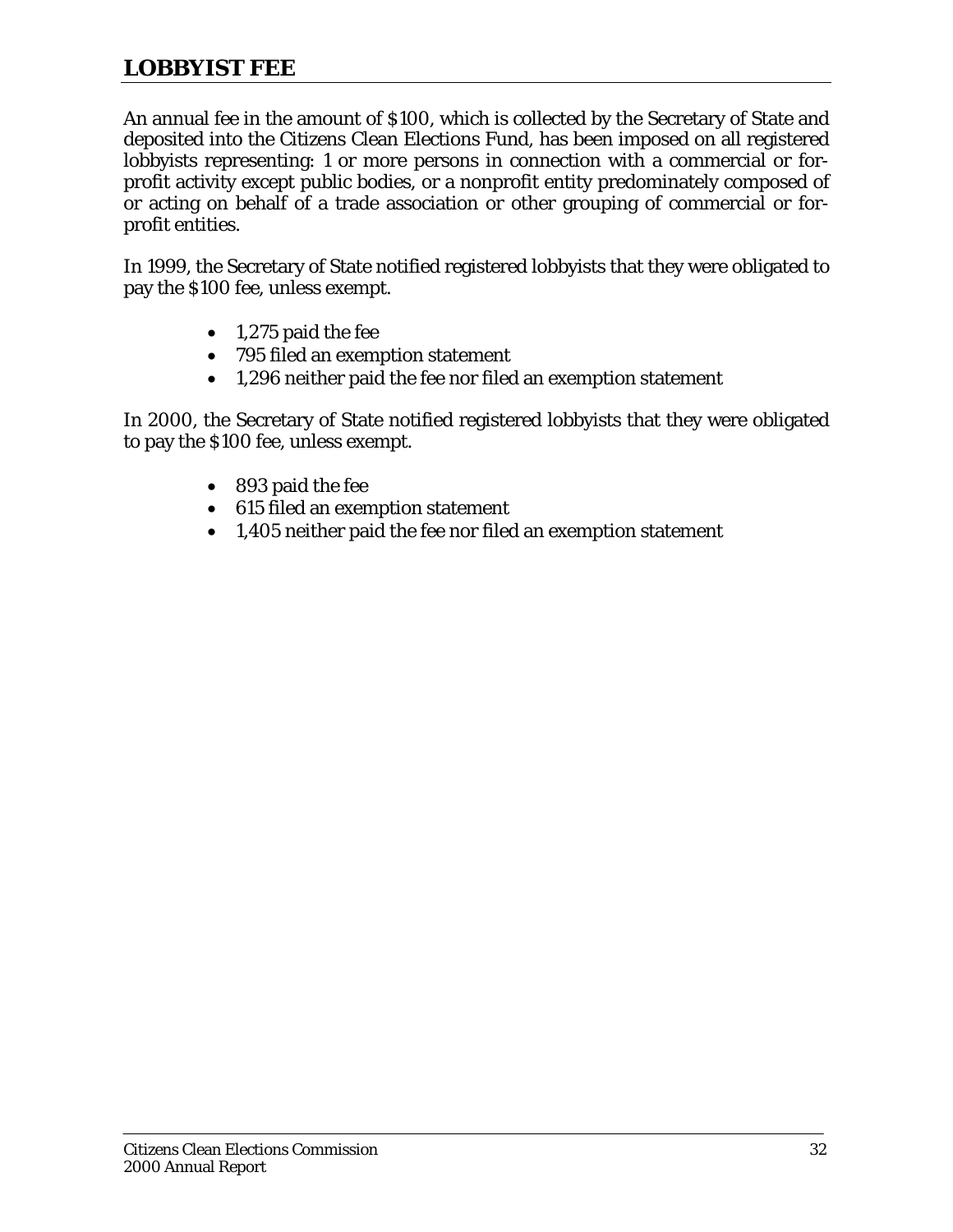# **RECOMMENDATIONS FOR CHANGES TO THE LAW**

#### **Reporting Requirements**

The Commission recommends that the Legislature amend the reporting requirements for nonparticipating candidates in A.R.S.  $\S$  16-940(B)(2) to commence the reporting at the beginning of the qualifying period, to limit the reporting to nonparticipating candidates who are unopposed in the primary or may be unopposed in the general election by a participating candidate, and to require the reporting of expenditures when the contract, agreement or obligation to make a payment is made.

#### **Certification as a Participating Candidate**

The Commission recommends that the Legislature give the Commission more authority to regulate candidates certified as participating. The recommended amendments to A.R.S. § 16-947 include a requirement that a participating candidate file a campaign finance report at the time of filing the application for certification, to prohibit candidates from accepting qualifying contributions until they are certified by the Commission, and to authorize the Commission to decertify, assess civil penalties or withhold funding from a certified candidate who violates any provision of the Act.

#### **Qualifying Period**

The Commission recommends that the Legislature change the ending date of the qualifying period to 120 days before the primary election. A.R.S. § 16-961(B)(3).

#### **Define Solicitor**

The Commission recommends that the Legislature add the definition of "solicitor" to mean an individual who is eligible to register to vote in the State of Arizona.

#### **Cap Civil Penalties**

The Commission recommends that the Legislature amend A.R.S. § 16-942 to limit a civil penalty to \$10,000 per violation.

#### **Lobbyist Fee**

The Commission recommends that the Legislature amend A.R.S. § 16-944 to require the \$100 annual lobbyist fee to be paid within 30 days of the notice to collect the fee, to assess a civil penalty of \$10 per day for each day the fee is late and to clarify that the Commission has the duty and authority to enforce the lobbyist fee requirement.

#### **Impose Controls on Candidate Accounts**

The Commission recommends that the Legislature amend A.R.S. § 16-948 to require participating candidates to preserve campaign finance records for 3 years, to restrict the use of Clean Elections funds to campaign purposes, and to require the return of funds not used for campaign purposes.

#### **Qualification for Funding**

The Commission recommends that the Legislature amend A.R.S. § 16-950 to clarify that funds tendered to the Secretary of State as qualifying contributions, will not be returned to the candidate. In addition, the Commission recommends that the Legislature change subsection C to require the county recorders to verify all qualifying contribution slips up to the minimum number required, rather than just a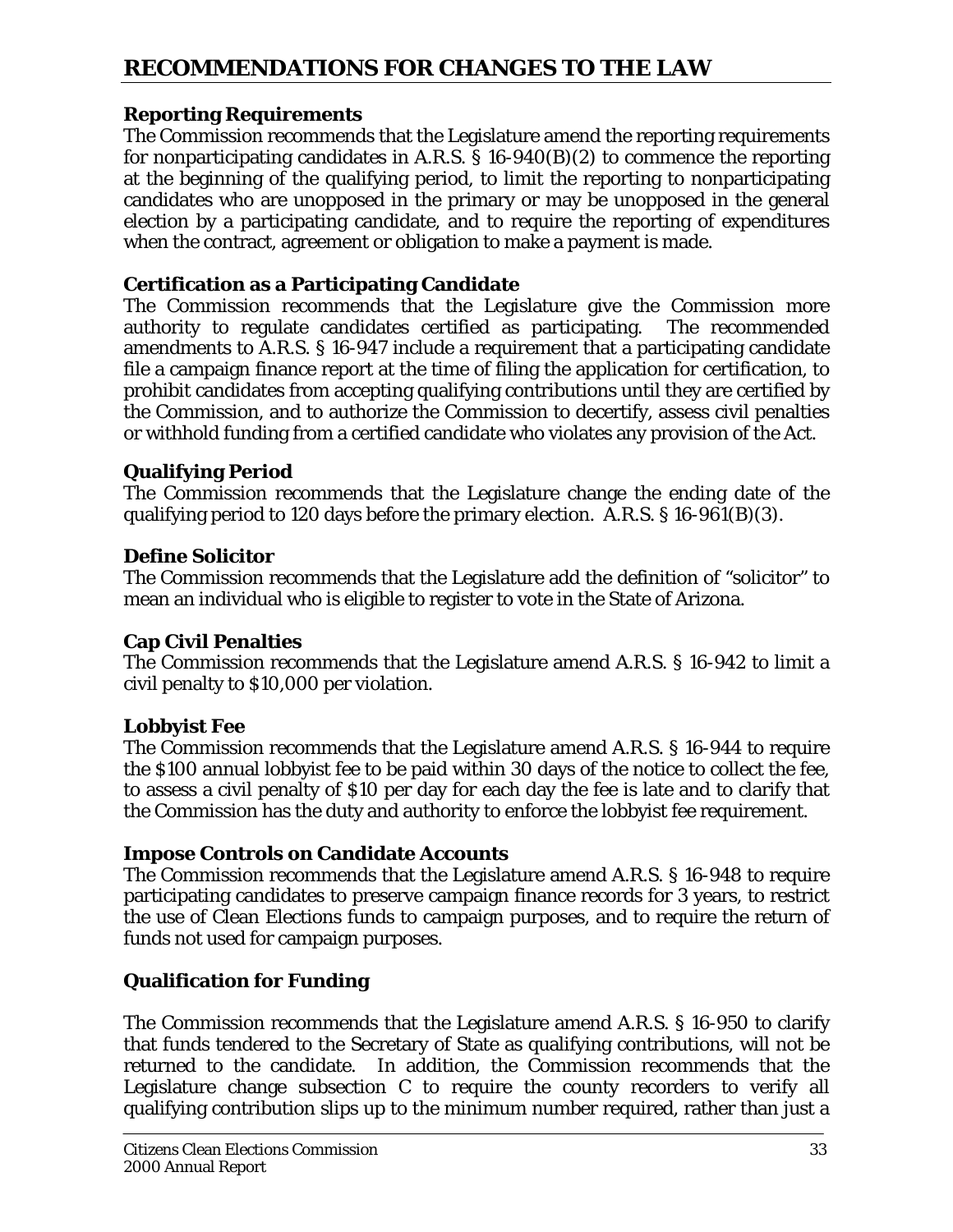sample. Lastly, the Commission recommends that the Legislature add a subsection to A.R.S. § 16-950 to authorize the Commission to deny funding to a candidate if the Commission has reason to believe that any of the qualifying contributions were forged or obtained fraudulently.

#### **Selecting Commissioners**

The Commission recommends that the Legislature make technical amendments to A.R.S. § 16-955 in accordance with the Arizona Supreme Court's ruling in *Citizens Clean Elections Commission v. Hon. Myers* to remove the Commission of Appellate Court Appointment and the members of the Arizona Supreme Court from the selection process for commissioners.

#### **Candidate Statements**

The Commission recommends that the Legislature change A.R.S. § 16-956(A) to authorize the Commission to assemble, publish and disseminate a candidate statement guide, rather than the county recorders including candidate statements with ballots.

#### **Enforcement Procedure**

The Commission recommends that the Legislature amend the enforcement procedure in A.R.S. § 16-957 to authorize the Commission to seek injunctive relief against a candidate for any violation that would cause irreparable harm to another candidate and to clarify that an alleged violator has an opportunity to appeal a Commission finding in the Office of Administrative Hearings.

#### **Candidate Records**

The Commission recommends that the Legislature amend A.R.S. § 16-958 to limit the immediate mailing of campaign finance reports to those participating candidates who request the mailings, and to change the right to public inspection of records to only the Commission's inspection of records.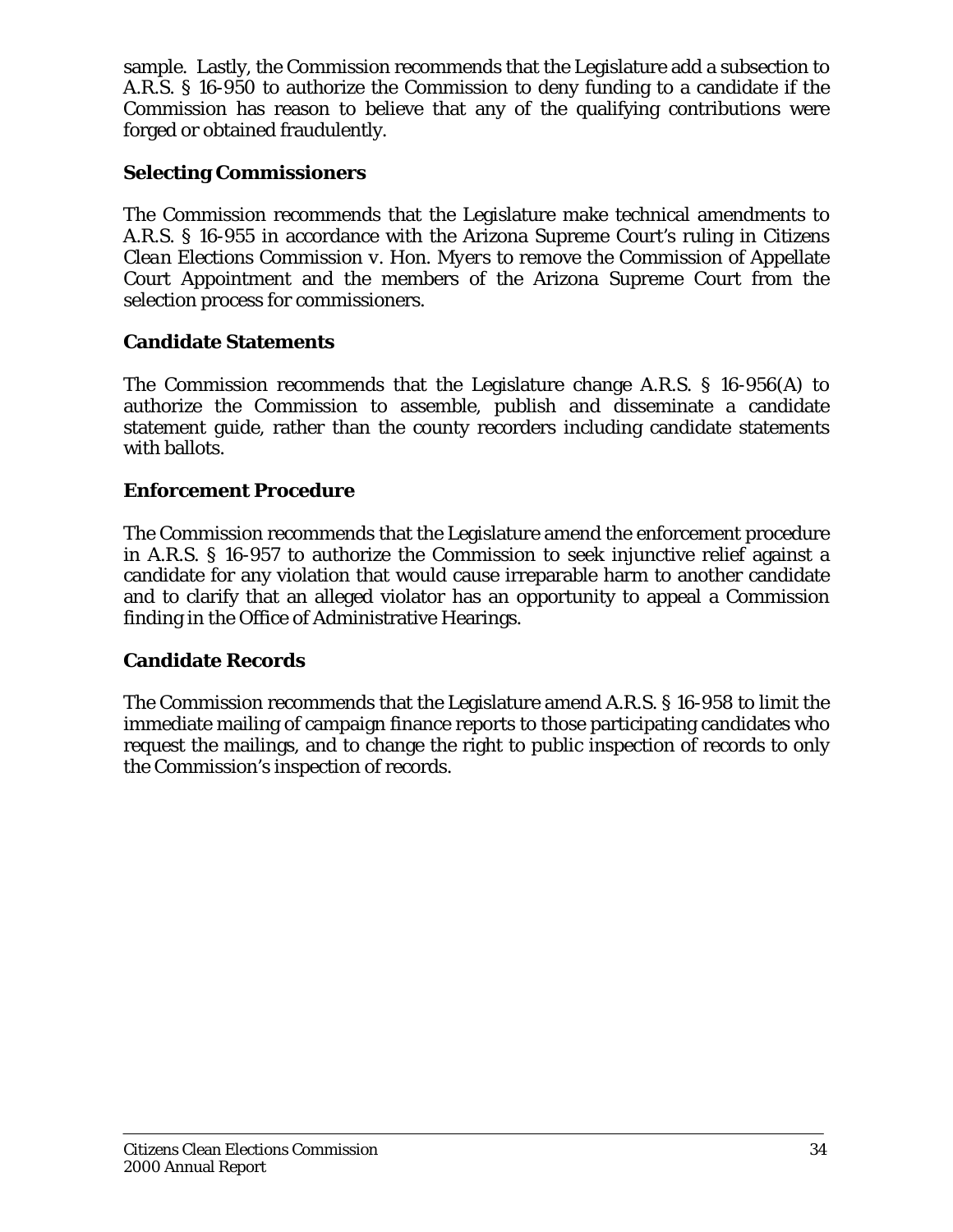## **STAFF DUTIES**

#### **Executive Director**

Facilitate achievement of the Commission's goals and objectives. Direct agency operations and supervise staff, advise and support the commission, oversee and monitor the implementation of the Commission policies and procedures, publications and forms. Advise the Commission on potential and pending issues and provide and establish efficient and effective mechanisms of communication among various stakeholders of the Act. Oversee and monitor the implementation of Commission policies and procedures. Set agenda and prepare materials for Commission and committee meetings. Serve as the Commission's representative to the Legislative and Executive Branch. Educate and assist candidates in compliance with reporting requirements, limits, and prohibitions, and assist candidates in participating and obtaining public funding.

#### **Deputy Director**

Serve as advisor to the Executive Director and assist in management of the operations for the agency. Draft budget and oversee all day-to-day operations of the agency. Supervise and manage all of the financial operations for the agency. Develop, implement and oversee the agency strategic plan and manage the operational aspect of the plan for results. Develop personnel performance evaluations for staff. Manage the agency's compliance programs and information resources. Provide operational planning and management for the Commission's information technology resources. Perform systems analysis of all Commission programs and functions to determine appropriate uses of technology to further Commission goals. Provide application design, specification, project management and user training and support for the campaign finance software. Provide management with guidance in design of Commission website, develop high-level programming for interactive applications delivered on the web. Provide assistance to candidates and other interested parties.

#### **Executive Assistant**

Manage human resource procedures and systems requirements. Serve as agency liaison to candidates and other state agencies. Develop, maintain, and manage complex database applications to support administration of all Commission programs and activities. Provide technical service, assistance and training to Commission staff. Assist the Executive Director in the development of operating policies and procedures; assist in long-range organization planning; conduct special studies; recommend changes to correct operating deficiencies; recommends improvements to the provision of services to the public; prepare administrative directives; provide assistance and guidance as requested; represents the Executive Director at meetings involving personnel, government officials, political candidates and public leaders; prepare a variety of administrative reports; supervise personnel; assist Executive Director in executing the Citizens Clean Elections Act.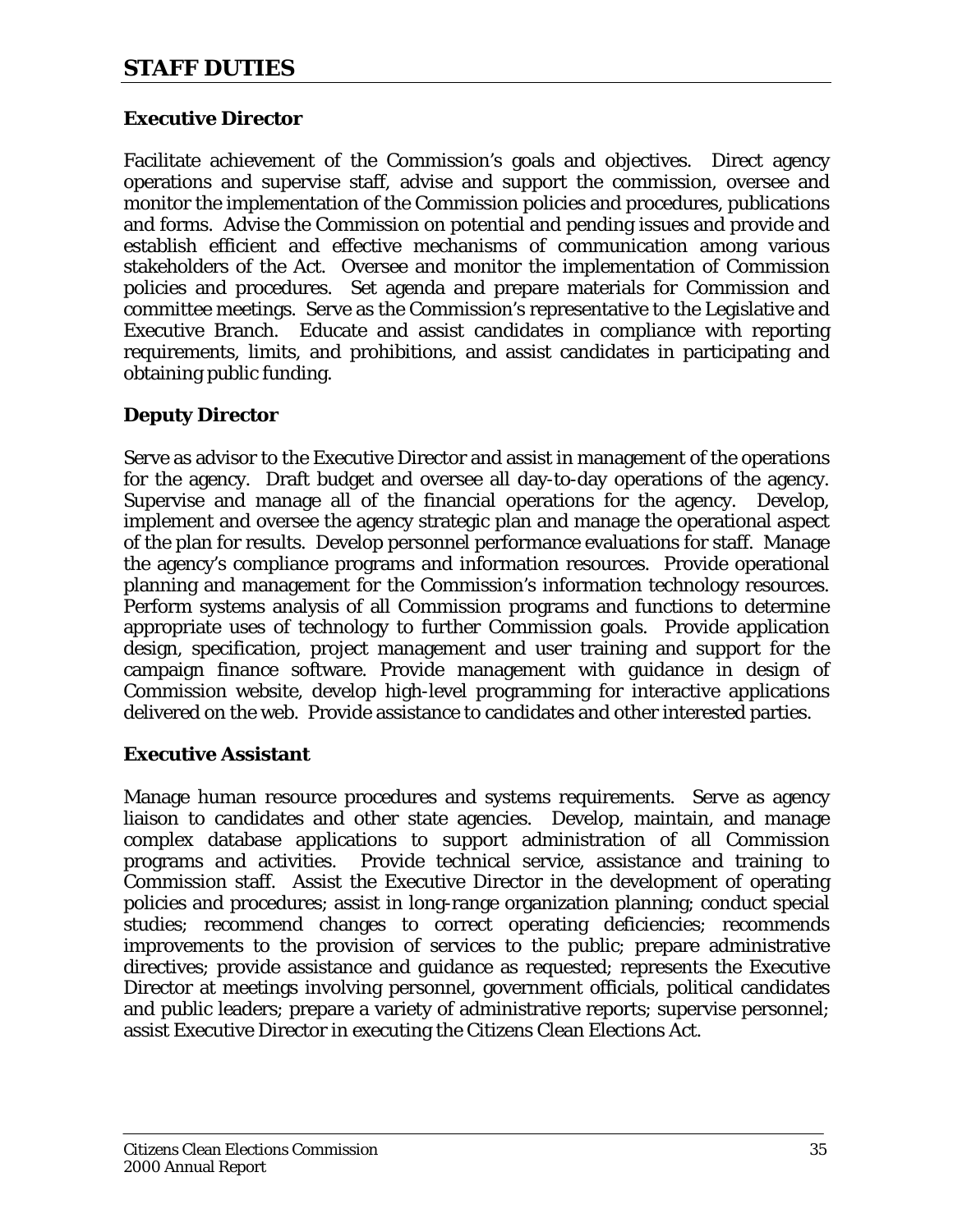#### **Voter Education Administrator**

Responsible for the development, creation and distribution of the Voter Education Guide to every household with a registered voter. Provide advice and guidance to debate sponsors, Commission staff and candidates for candidate debates. Manage all aspects of publicity, marketing and educational publications for the Commission, including advertising the Commission activities for debates, voter guide, and tax donations in newspapers, on radio, and other media. Provide educational seminars to candidate committees and community groups. Work with elected officials, community leaders, large and small employers, political parties, media and other state and local officials to enhance the understanding of the Act. Provide assistance with the development and promulgation of rules and regulations that allow the Commission to achieve the purposes of the Act.

#### **Fiscal Services Manager**

Reviews, monitors and controls amounts expended from the budget to assure that expenditures do not exceed funds available; reports problems to Executive Director; and reads and analyzes budget requests, gathers data, confers with agency personnel, and makes budget recommendations. Serve as the primary liaison between the Commission and the General Accounting Office, vendors and other subcontractors for the proper functioning of all financial systems and transactions. Develops standard operating procedures for all financial procedures relating to Commission activity. Gathers and compiles data and writes detailed reports summarizing financial transactions and status of accounts for a given period; allocates funds to agency programs including voter education, administration and enforcement; and composes directives and procedures as these relate to financial activities of the agency.

#### **Administrative Counsel**

Responsible for professional legal work of considerable difficulty involving new and often large election and campaign finance matters, precedent setting research and case presentation. Renders opinions on legal issues legislative amendments and rules that may have consequences that affect the direction of agency policy. Investigate written complaints, draft conciliation agreements, and findings for Commission consideration. Coordinate investigations and settlements of potential violations of the Act. Refer and monitor cases for enforcement such as civil penalties.

#### **Administrative Assistant III**

Provides administrative assistance for the Executive Director and the Administrative Counsel. Provides support in the preparation and execution of bi-weekly Commission meetings. Production of computer-generated letters, memorandum and reports. Administer local area network and modifications to website.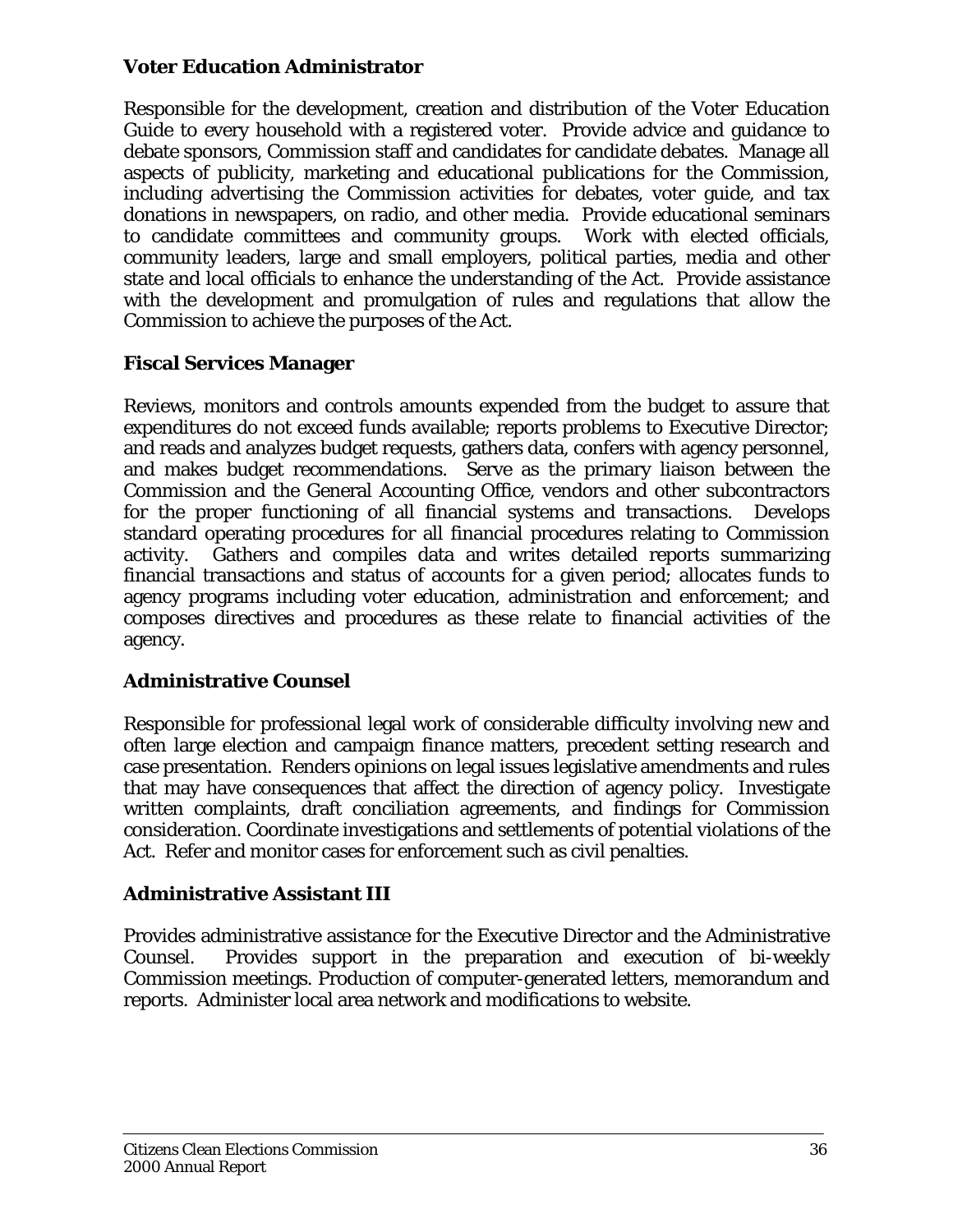#### **Administrative Assistant II**

Provide administrative support to the Deputy Director and to other personnel if needed. Draft letters, memos, agendas, faxes, and answer telephones. Schedule project and client meetings on and off-site, and contact attendees to determine availability and to confirm meetings. Photocopy and distribute memos, availability and to confirm meetings. correspondence and routine mailings. Prepare documents for mailing, open and distribute mail, and oversee mail meter.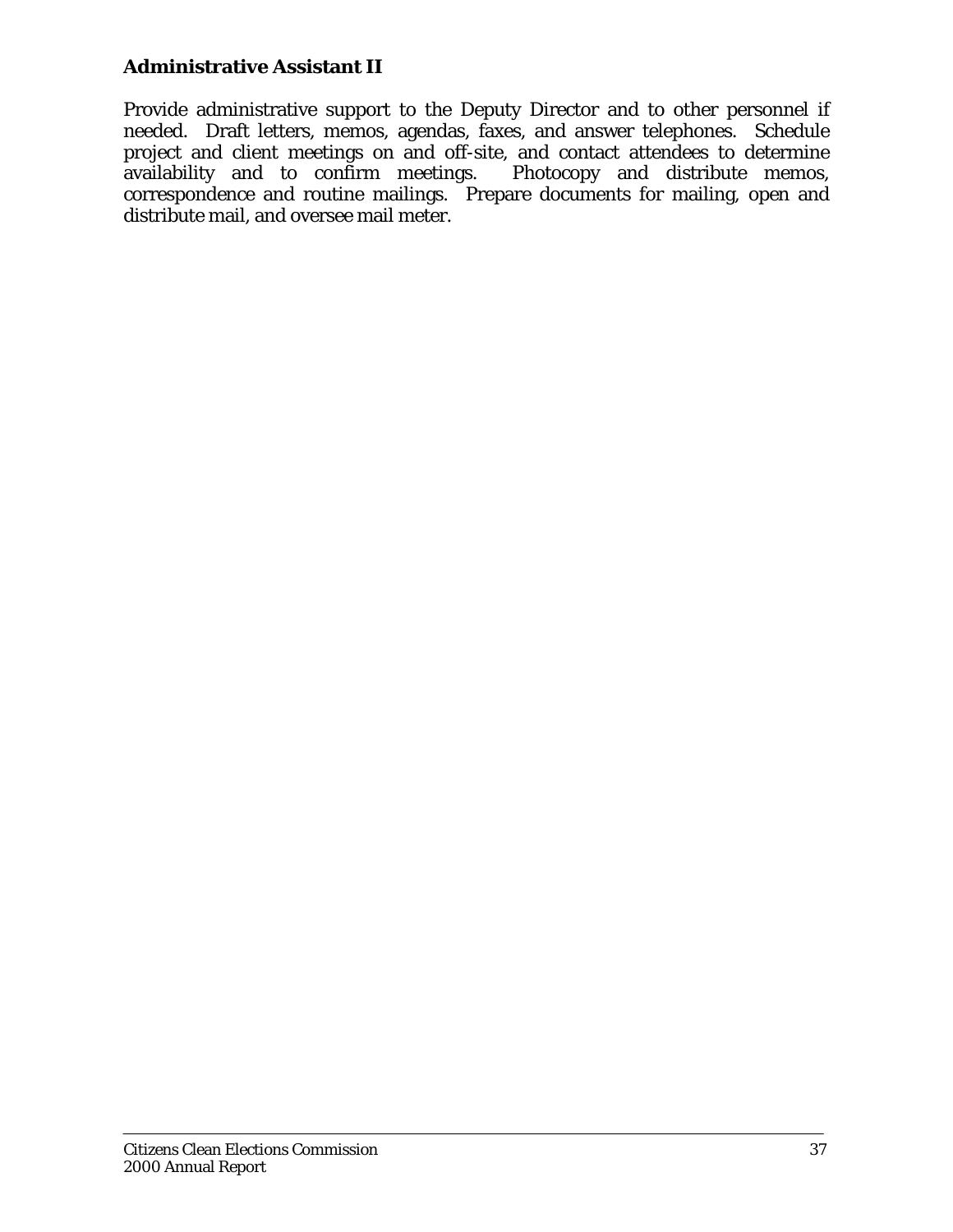## **FINANCIAL INFORMATION**

#### **Caps on Expenditures**

The Act prescribes certain caps on expenditures from the Citizens Clean Elections Fund. Pursuant to A.R.S. § 16-949 (A), the Commission shall not spend more than \$5 times the number of Arizona resident personal income tax returns filed during the previous calendar year on all costs incurred under the law during a particular calendar year.

In calendar year 1999, there were 1,995,871 personal income tax returns filed with the Arizona Department of Revenue. This number was the sum of all forms 140, 140NR, 140PY, 140NPR, 140A and 140EZ filed. Therefore, the cap on total expenditures for calendar year 2000 from the Citizens Clean Elections Fund was \$9,979,355.

In addition, the Act imposes a cap on expenditures for administration and enforcement activities. The Commission may use up to 10 percent of the annual limit on costs for reasonable and necessary expenditures for administration and enforcement pursuant to A.R.S. § 16-949 (B). An amount of \$997,935 was the cap for reasonable and necessary expenditures for administration and enforcement in calendar year 2000. The Commission spent \$668,562 or 6.7 percent of the amount specified in § 16-949 (A), well below the authorized cap for expenditures for administration and enforcement.

Moreover, the Commission is required to spend 10 percent of its annual cap on revenue for voter education pursuant to A.R.S. § 16-949 (C). In 2000, the Commission spent \$590,725 or 5.9 percent of the amount specified in A.R.S. § 16-949 (A).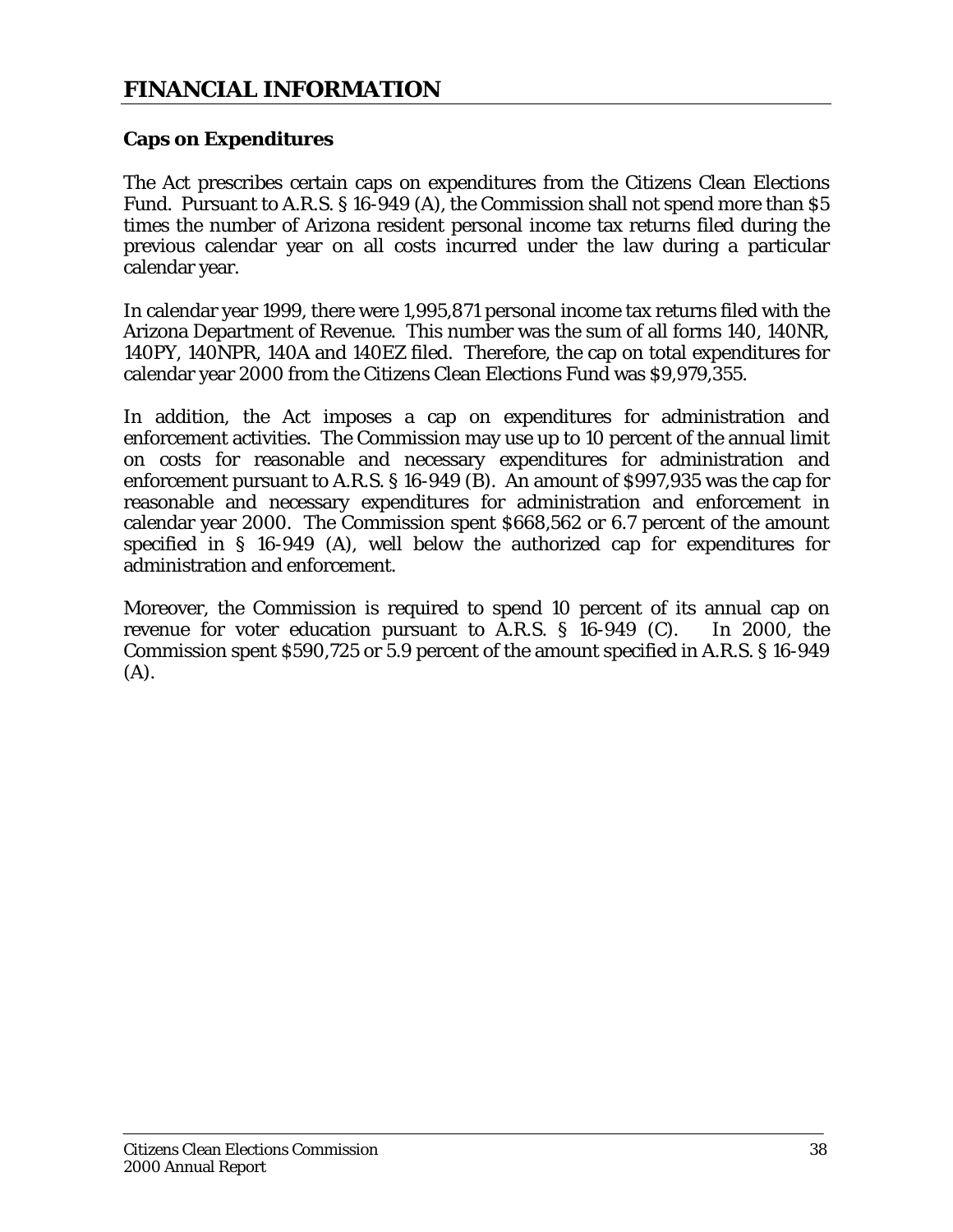## Sources of Revenue for the Citizens Clean Elections Fund AFIS Fund Number 2425 for Calendar Year 2000 (Unaudited)

| <b>REVENUES</b>                                                                            |               |
|--------------------------------------------------------------------------------------------|---------------|
| <b>Revenue Sub-Category</b>                                                                | <b>AMOUNT</b> |
|                                                                                            |               |
| <b>SALES &amp; CHARGES FOR SERVICES, GOODS &amp;</b><br><b>CAPITAL ASSETS 1</b>            |               |
| <b>Filing Fees</b>                                                                         | \$8,600       |
| Title Certificate Fees                                                                     | \$95,300      |
| <b>SUBTOTAL FOR SALES &amp; CHARGES FOR</b><br><b>SERVICES, GOODS &amp; CAPITAL ASSETS</b> | \$103,900     |
| <b>FINES, FORFEITURES &amp; PENALTIES 2</b><br><b>Court Assessments</b>                    | \$4,665,313   |
| <b>SUBTOTAL FINES, FORFEITURES &amp;</b><br><b>PENALTIES</b>                               | \$4,665,313   |
| <b>OTHER REVENUE 3</b>                                                                     |               |
| <b>Unrestricted Donations</b>                                                              | \$1,943,041   |
| <b>Restricted Donations</b>                                                                | \$135,589     |
| <b>SUBTOTAL OTHER REVENUE</b>                                                              | \$2,078,630   |
| <b>TOTAL REVENUES</b>                                                                      | \$6,847,843   |

 $\overline{a}$ <sup>1</sup> Includes all lobbyist fees. Lobbyist fees were coded in AFIS to Comptroller Object 4314 Filing Fees from January 2000 to June 2000 and then coded to Comptroller Object 4319 Title Certificate Fees from July 2000 to December 2000.

<sup>2</sup> Includes all of the 10 percent surcharges imposed on all civil and criminal fines and penalties.

<sup>3</sup> Includes all other revenues. Unrestricted donations include all \$5 voluntary contributions and other donations to the Fund. Restricted donations include qualifying contributions from participating candidates and other donations to the Fund.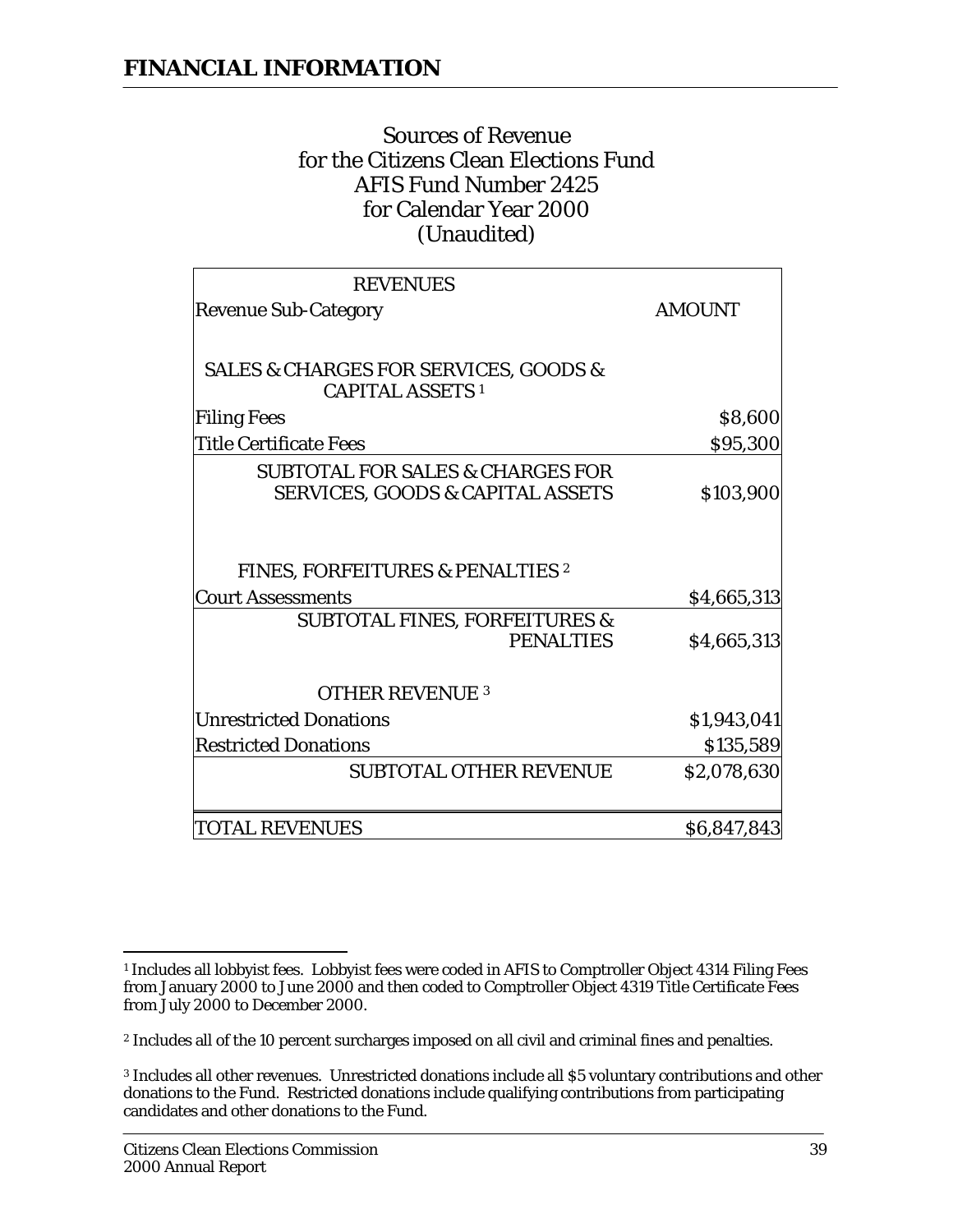## Uses of Expenditures from the Citizens Clean Elections Fund AFIS Fund Number 2425 for Calendar Year 2000 (Unaudited)

|                                   | Administrative     |                   |                   |              |
|-----------------------------------|--------------------|-------------------|-------------------|--------------|
|                                   | and                | <b>Voter</b>      | Campaign          |              |
|                                   | <b>Enforcement</b> | <b>Education</b>  | <b>Funds</b>      | <b>Total</b> |
| <b>EXPENDITURES</b>               |                    |                   |                   |              |
| <b>Personal Services 4</b>        | \$220,016          | \$60,836          | $\boldsymbol{S0}$ | \$280,852    |
| <b>Employee-Related</b>           |                    |                   |                   |              |
| <b>Expenditures</b>               | \$39,844           | \$11,000          | $\boldsymbol{S0}$ | \$50,844     |
| <b>Professional &amp; Outside</b> |                    |                   |                   |              |
| Services <sup>5</sup>             | \$106,940          | \$67,848          | \$15,984          | \$190,772    |
| <b>Travel In-State</b>            | \$8,890            | \$3,141           | \$0               | \$12,031     |
| <b>Travel Out-of-State</b>        | \$8,511            | \$1,991           | \$0               | \$10,502     |
| Aid to Individuals and            |                    |                   |                   |              |
| Organizations <sup>6</sup>        | $\boldsymbol{S0}$  | $\boldsymbol{S0}$ | \$1,891,474       | \$1,891,474  |
| <b>Other Operating</b>            |                    |                   |                   |              |
| <b>Expenditures</b>               | \$118,627          | \$392,130         | \$9,966           | \$520,723    |
| Capital Equipment                 | \$57,866           | \$19,288          | \$0               | \$77,154     |
| <b>Non-Capital Equipment</b>      | \$107,265          | \$34,491          | \$0               | \$141,756    |
| <b>Operating Transfers Out 7</b>  | \$603              | $\boldsymbol{S0}$ | $\boldsymbol{S0}$ | \$603        |
| <b>TOTAL</b>                      |                    |                   |                   |              |
| <b>EXPENDITURES</b>               | \$668,562          | \$590,725         | \$1,917,424       | \$3,176,711  |

 $\overline{a}$ 

<sup>4</sup> Includes funding for 8 full-time equivalents (FTE) and \$200 per Commissioner per meeting. Only 11,660 work hours were completed out of a potential 16,640 due to the late startup of the Commission and late filling of positions.

<sup>5 &</sup>quot;Campaign Funds" include attorney fees paid pursuant to Maricopa County Superior Court decision in the matter of *Twing v. Citizens Clean Elections Commission*.

<sup>6</sup> Includes \$1,928,923 distributed to participating candidates and \$37,449 of unspent campaign funds returned to the fund as of December 31, 2000.

<sup>7</sup> Transfer made to the Office of Administrative Hearings.